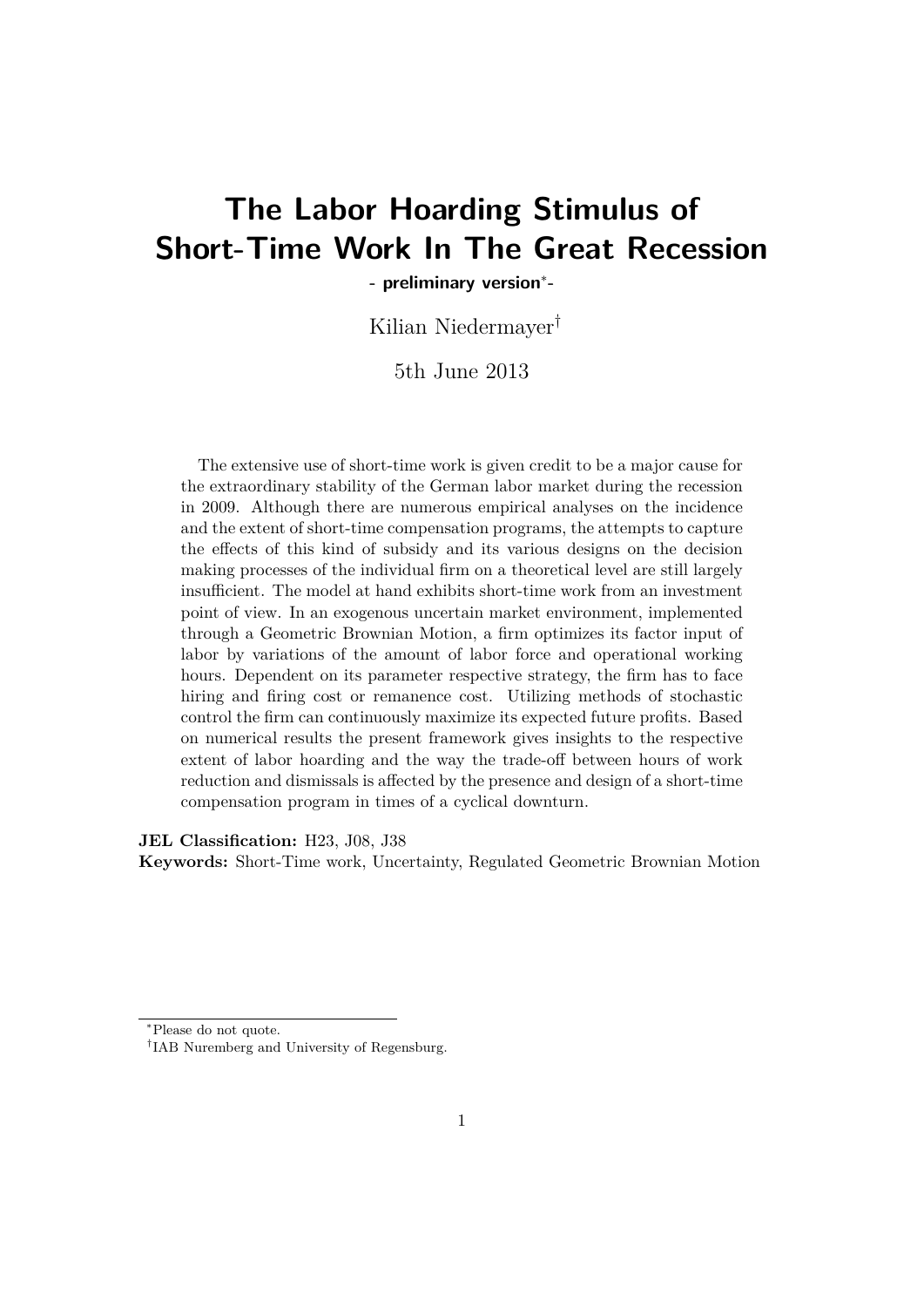# **1 Introduction**

As a preventative measure against unemployment short-time work has been an established remedy of economic policy in times of economic recession for roughly 85 years in Germany.<sup>1</sup> This kind of subsidy on a reduction of operational working time through a state short-time compensation (STC) program, as a reaction to a temporary cyclical downturn in sales, is not indisputable in research. Balleer et al. (2013) show a reduction of turnover in unemployment of some 15 percent, due to a STC-policy-shock in a matching model. In their empirical analysis Brenke/Rinne/Zimmermann (2011) find that the impact of the economic crisis of 2009 on the German labor market might have doubled the increase in unemployment, if no STC had been available. Three out of four shorttime workers are guessed to have skipped unemployment, following Deeke (2009). An international comparison of STC programs in 19 OECD countries in Hijzen/Venn (2011) grants a high effectiveness to the German "Kurzarbeitergeld".<sup>2</sup> In contrast its role is seen as rather minor in Boysen-Hogrefe/Groll (2010), who underline the advantage of internal flexibility of working time, while Burda/Hunt (2011) give credit to the dilatory hirings in the preceding boom period. Boeri/Bruecker (2011) finally stress the dependence of a running STC program on the leverage effect of other employment stabilizing policies such as job protection.

In consequence of its frequent application in the economic crisis around the year 2009 short-time work has drawn attention to itself. Still research to its effectiveness is mostly descriptive in nature. Theoretic work, like Burdett/Wright (1989) or Göcke (2009) is infrequent and rudimentary. In the following approach, a sustainable profound theoretical framework is developed to promote a coherent comprehension of the effects of STC as an instrument of labor market policy.

The featured model sheds light on a firms trade-off between the introduction of shorttime work and layoffs. A firm's decision to hire or fire workers is seen as an investment. Given uncertain demand for a homogenous product, evolving through continuous time, the firm can realize profits under perfect competition, adapting its respective equilibrium employment-working-hours allocation of factor input to the expected present value of future production. The firm makes use of a simple production function with decreasing returns to scale. Costs of labor include wages and fixed costs for firing or hiring workers. Demand is seen as a stochastic process, taking the form of a Geometric Brownian Motion with an exponential drift, reflecting growth in demand, and normally distributed increments, to account for uncertainty.<sup>3</sup> The history of the exogenous demand curve can be observed in the sense of a filtered probability space, but, given the process has the Markov property<sup>4</sup>, the future development of the trajectory is solely defined by the current state and the parameters of the underlying probability function. The firm will adjust its labor input to meet variations in demand using stochastic control techniques,

<sup>&</sup>lt;sup>1</sup>See Flechsenhar (1980), p. 14-18.

<sup>2</sup>Germany is rated second right behind Japan.

<sup>&</sup>lt;sup>3</sup>See Mikosch (2008), p. 139; Shreve (2004), p. 106.

 $4$ See Karatzas/Shreve (1988), p. 71–79.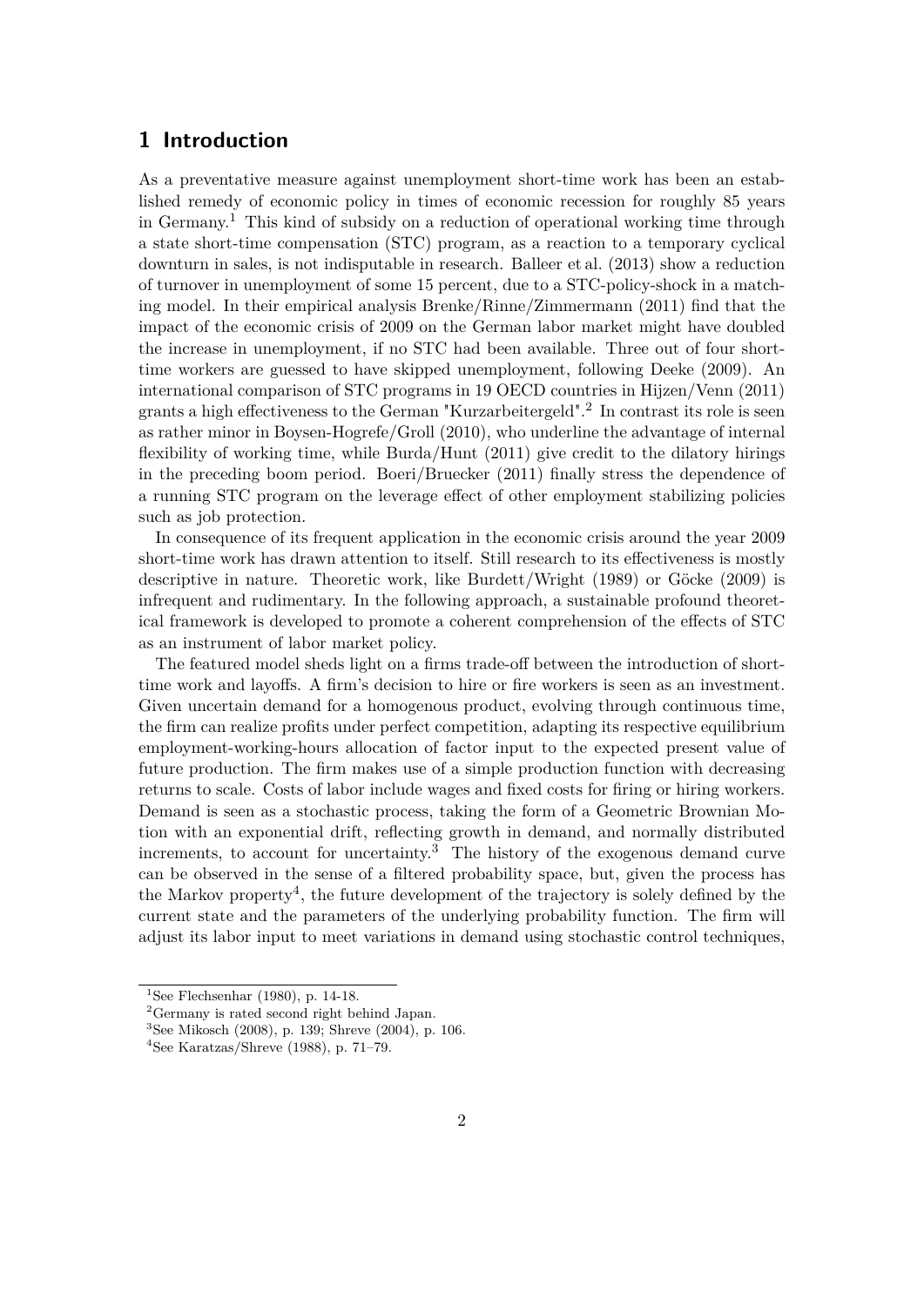resulting in a regulated stochastic process.<sup>5</sup> The economic agent regulates the labor process with respect to costly labor turnover. Hirings and layoffs only take place, when the expected shadow value of the forfeit production exceeds the turnover costs, hoarding a certain amount of labor. The labor hoarding effect depends on the magnitude of the fixed hiring and firing costs and on the remanence cost of reduced working hours. In this model, the firm has to choose between keeping a worker, paying his wages and non-wage labor cost, with the future prospect of recovering sales, or a layoff, meaning immediate certain firing costs, if the option value of waiting exceeds the boundaries of inactivity, defined by the transaction costs of labor adjustment.

The used techniques of stochastic control are closely related to Harrison (1985) with respect to the more comprehensive revision in Stokey (2009) referring to economic applications to transaction costs. Yet the most influential mathematical foundation of this work is based on the pioneering works of Bentolila/Bertola (1990) and Dixit/Pindyck (1994). Applications from a finance point of view may be found in Pham (2009) and Sethi/ Thompson (2005). For a similar approach to labor market policies in general see Faia/ Lechthaler/Merkl (2011).

# **2 Dynamic demand**

A firm is defined to produce a homogeneous good, using exclusively the input factor of labor. The production function is defined as

$$
Q_t = A_t \cdot L_t^{\mu} \cdot h_t^{\gamma}, \quad \text{where} \quad \mu + \gamma \le 1. \tag{1}
$$

*Qt* is the produced output at the present time *t*. Labor productivity is denoted by  $A_t$ , and  $L_t$  is the present work force. Note that the partial output elasticities  $\mu$  and *γ* promote the assumption of decreasing returns to scale. *µ* and *γ* reflect the idea of heterogeneous labor, where  $\mu$  represents a labor market, where expanding business activity necessitates the utilization of continuously less productive and successively lower qualified work force, whereas  $\gamma$  means a reduction in productivity, the more workers are exhausted by increasing working hours. The factor input of labor, i.e. the volume of labor, is not necessarily utilized entirely for production. Nonetheless the factor costs for the currently available volume of labor as a product of work force *L* and an hours of work factor h, are to be paid in full by the firm. In this model  $h = 1$  is the standard measure of full-time work, whereas smaller values represent short-time work of varying extent. As stock keeping is not considered within the given framework, the firm can only produce output at a maximum of the current sales. Furthermore the firm is a price taker under perfect competition, thus incapable of controlling the market conditions. It therefore can only adapt its level of production to the continuously fluctuating price *P<sup>t</sup>* of the produced good. Note that  ${P_t}$  is a stochastic process, modeling random variations in demand. The process itself is defined by the stochastic differential equation

$$
dP_t = P_t \vartheta_p dt + P_t \sigma_p dB_t,\tag{2}
$$

 ${}^{5}$ See Harrison (1985).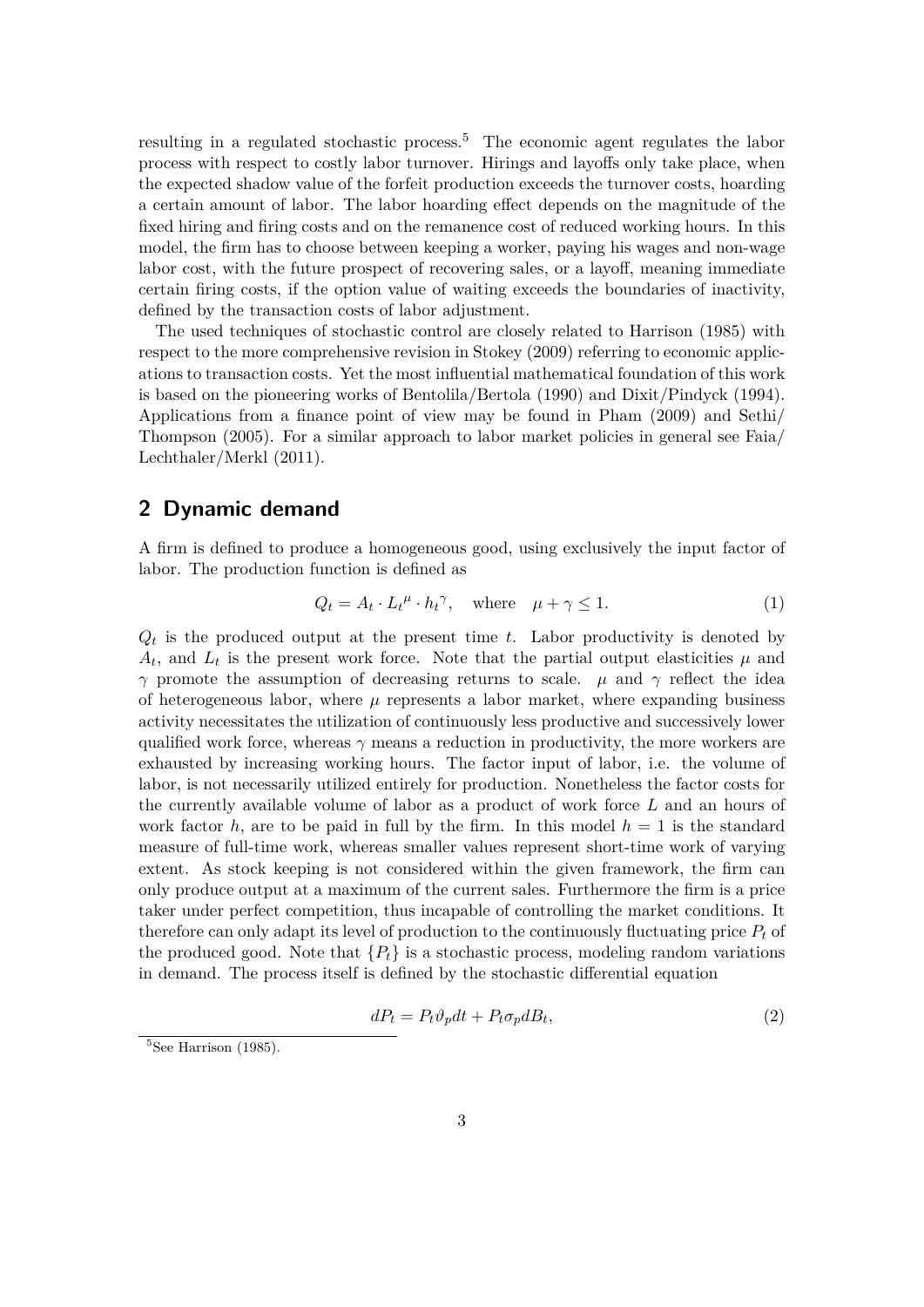which means that  ${P_t}$  takes the form of a Geometric Brownian Motion, solely depending on the parameters of the underlying distribution and the history of the process:

$$
P_t = P_{t-s} + P_{t-s} \vartheta_p dt + P_{t-s} \sigma_p dB_t.
$$
\n
$$
(3)
$$

Since time is regarded as continuous, the equation can be broken down recursively: $6$ 

$$
P_t = P_0 e^{\left(\left(\vartheta_p - \frac{\sigma_p^2}{2}\right)t + \sigma_p B_t\right)}.
$$
\n<sup>(4)</sup>

The stochastic component of these functions is defined by  ${B<sub>t</sub>}$ , an "ordinary" Brownian motion, also called a Wiener process, embedded into the Geometric Brownian Motion.<sup>7</sup> The expected value of price with respect to time is<sup>8</sup>

$$
E_t(P_\tau) = P_t e^{(\vartheta_p - \frac{1}{2}\sigma_p^2)(\tau - t)}.
$$
\n(5)

# **3 The optimization calculus**

The firm will optimize its profits, the difference of its turnover and its labor cost, by variation of labor input. Such a variation may be gained by adjusting the overall hours of work *h<sup>t</sup>* within the restrictions of any labor agreement or else, if that is impossible or would be inefficient, by a transfer of work force  $dX_t$ . The latter will result in additional transaction cost. Within an instantaneous cycle of production  $X_t$  equals the present work force  $L_t$ . However a formal distinction is required comparing different points in time, as the firm experiences a continuous attrition of labor, caused by retirement and worker initiated migration. So costly turnover  $dX_t$  may be necessary to compensate for the attrition rate *δ*:

$$
dL_t = dX_t - \delta L_t dt. \tag{6}
$$

The firm operates in perfect competition, so under given prices, revenue *R* is

$$
R_t(L_t, h_t) = P_t \cdot A_t L_t^{\mu} h_t^{\gamma}.
$$
\n<sup>(7)</sup>

To realize this level of production, labor costs need to be paid in the amount of the product of work force  $L_t$  and wages  $W$ . According to the expression

$$
C_t(L_t, h_t) = W(h_t) L_t = (wh(1+s) + w(1-h_t)s(1-k) + f) L_t
$$
\n(8)

<sup>&</sup>lt;sup>6</sup>See Mikosch (2008), p. 139; Shreve (2004), p. 106. In this equation the exponential effect of the geometrical drift on the stochastic increments of the infinitesimal time interval  $[t; \tau]$  is considered to be negligible. The drift and the underlying Wiener process are not interacting.

<sup>7</sup>The term Wiener process is henceforth used synonymously for the regular standard Brownian Motion, in order to support the demarcation between the regular and the geometric Brownian Motion. A Wiener process, the continuous equivalent to a random walk by Pearson, is defined by stationary and normally distributed increments:  $dB_t = \varepsilon \sqrt{\Delta_t}$ , where  $\varepsilon \mapsto N(0, 1)$ . The variance of the increments is constant for uniform time intervals *t*−*s* and increases proportional to the length of the time interval. The standardized increments are modified by the variance  $\sigma_p$ . Besides its stochastic property, the process is determined by a drift of growth rate  $\vartheta_p$ .

 ${}^{8}$ See Wiersema (2008), p. 105-108; Etheridge/Baxter (2002), p. 88; Ross (2007), p. 631. Deviant of the suggestion in eq. (3), the process in this form is not expressed recursive via its past realizations but as a prognosis from the present state of time  $t$  into the indefinite future  $\tau$ .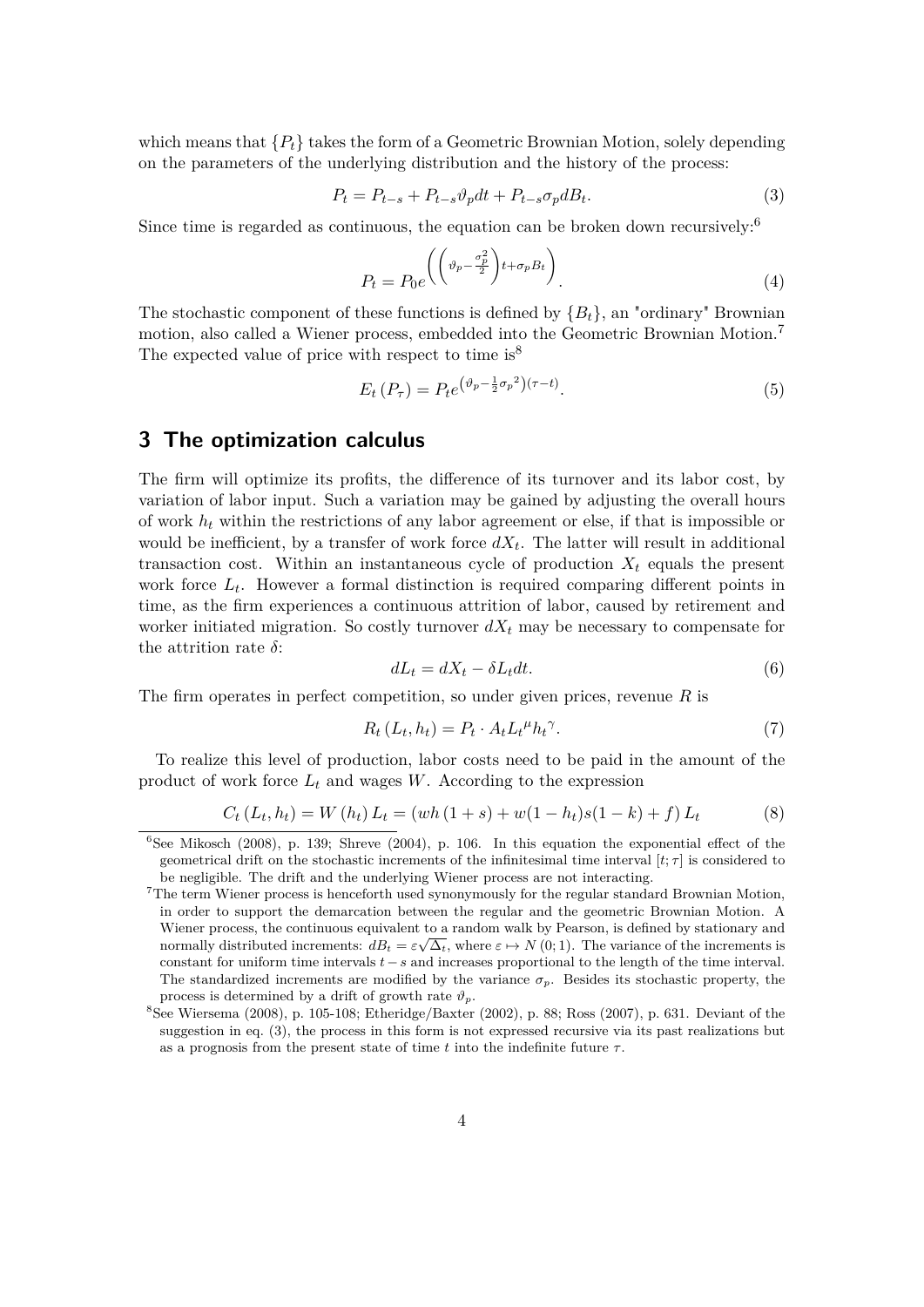labor costs contain fixed costs  $f$  and variable costs.<sup>9</sup> Variable costs further consist of the given wage rate *w* and a surcharge *s*, which represents non-wage labor costs related to the actual working hours per worker. The fixed costs parameter *f* contains payments like a vacation bonus. It may also be interpreted as operating expenses affiliated with each single worker. These may be any kind of equipment and asset that is required for production and independent of the amount of working hours.<sup>10</sup> Remanence costs are reduced by the factor  $k$ , to account for subsidies implemented into a public short-time work program.<sup>11</sup>

This profit maximization constraint is extended by an indicator function, to incorporate costly labor turnover. If  $dX_t > 0$ , the firm has to pay the fixed one-time hiring costs *H* to employ a new worker. These hiring costs contain expenses for recruitment and qualification of the new employee and may be further affiliated with means of production. If a slope in demand necessitates a layoff  $(dX_t < 0)$ , the one-time firing costs *F* will be applied. If no transfer takes place, both indicator functions are removed.<sup>13</sup> The now modified revenue function takes the form

$$
V_t \equiv \max_{\{x_t\}, \{h_t\}} E_t \left\{ \int_t^{\infty} e^{-r(\tau - t)} \left[ (P_\tau A_\tau L_\tau^\mu h_\tau^\gamma - WL_\tau \right) d\tau - \right. \\ \left. - \left( 1_{[dX_\tau > 0]} H - 1_{[dX_\tau < 0]} F \right) dX_\tau \right] \right\}.
$$
 (9)

Note that the realizations of this revenue function are reiterated through continuous time, thus future realizations are discounted to present value. The discount factor *r* can be seen as the rate of interest of an alternative risk-free investment. Following the principle of continuous pricing as a geometric Brownian Motion with drift, the model makes use of an exponential discount rate.

 $dX_t$  depends on  $dL_t$ . The work force nevertheless is dependent on the progress of prices  $dP_t$ , once transfers of labor are the dominant strategy or, after working time arrangements are exhausted, become the last resort. As *dP<sup>t</sup>* is adapted to the stochastic  ${P_t}$ -process, so then are  $dL_t$  and  $dX_t$  as well as  $dh_t$ . So  ${X_t}$  and  ${h_t}$  are likewise adapted to the filtration of  $\{P_t\}$ , and therefore are Markov processes as well, only dependent on the present information.<sup>14</sup> Other than the given information,  ${L_t}$  is restricted to

 $^{13}\mathrm{The}$  work force then still decreases by the attrition rate  $\delta.$ 

<sup>&</sup>lt;sup>9</sup>In Crimmann/Wießner/Bellmann (2010) short-time work is modeled complementary to regular working hours. To account for any possible variation in working time, the more flexible adaption by a time factor was chosen.

 $10$ Within the present framework, no formal distinction is made, whether these fixed costs are beneficial to the employees or just upkeep costs of a work station.

<sup>&</sup>lt;sup>11</sup>Note that  $k \in [0,1]$ , where  $k = 1$  represents the case of full absorption of additional non-wage labor  $\text{cost}^{12}$ , as they depend on the full-time equivalent wages. The presented wage structure depicts the most complex case. It can easily be shown that given full absorption of non-wage labor cost differentials, full-time work or the absence of fixed labor costs, the wage composition is gradually simplified to the basic product of working time and the wage rate.

<sup>&</sup>lt;sup>14</sup>This information is the past development, leading to the present state  $P_t$  and the properties of the underlying distribution function determinant of its potential trajectories. See Seppelfricke (1996), p. 181.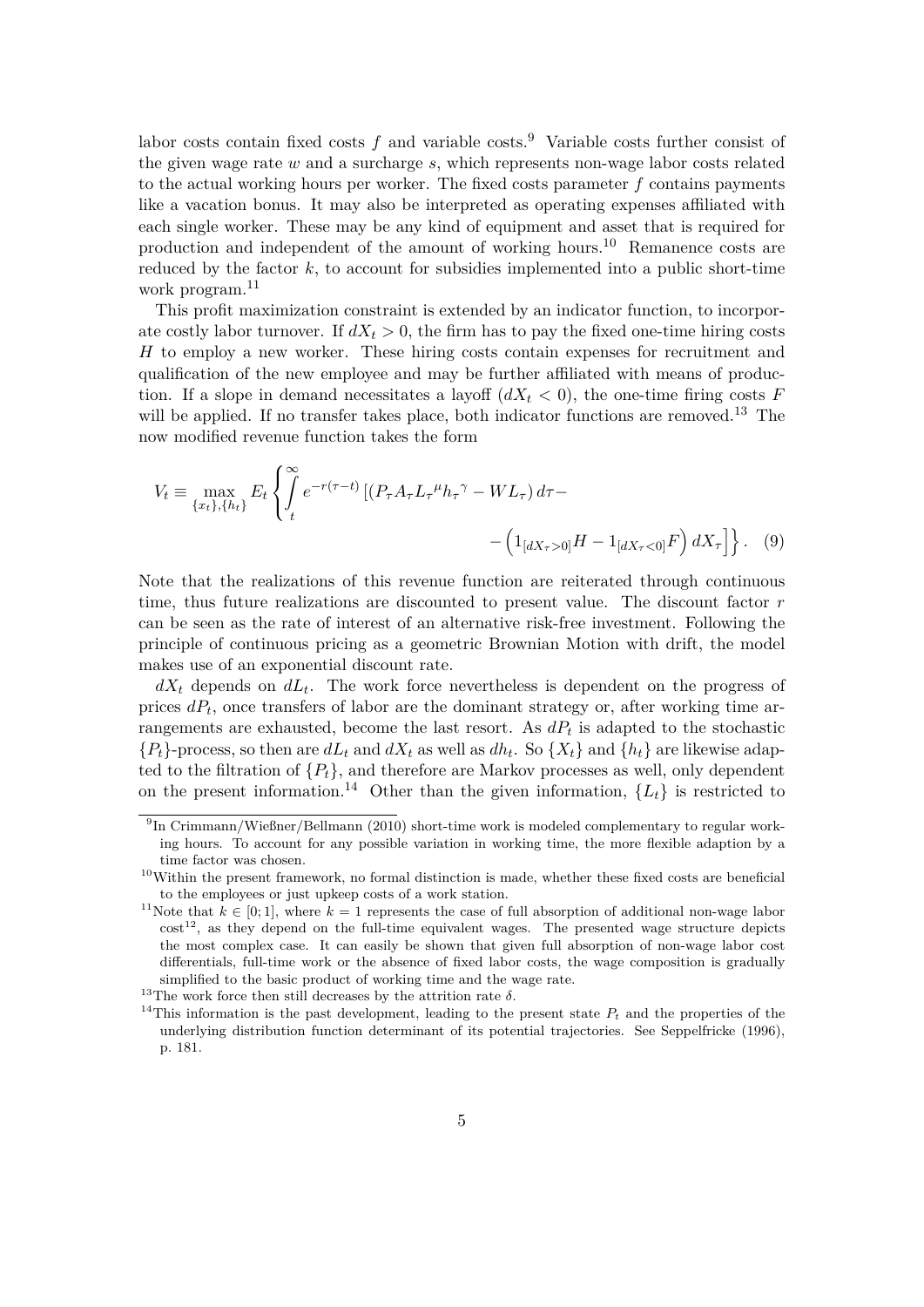nonnegative values.<sup>15</sup>

#### **3.1 Adjustment strategies with respect to the restrictions**

The transaction costs for adjustments of work force *H* and *F* can be interpreted as barriers of labor turnover. The economically efficient firm will change its work force, once the marginal revenue product of its factors of production deviates from their marginal costs. The marginal revenue product of work force (MRPW) is henceforth denoted by  $\eta_{\tau}$ . It is derived as the partial derivative of the revenue function (7) with respect to the work force *L*:

$$
\frac{\partial R_t}{\partial L_t} = \mu P_t A_t L_t^{\mu - 1} h_t^{\gamma} = \eta_t.
$$
\n(10)

Changes in working hours  $h_t$  on the other hand affect  $\varphi$ , the marginal revenue product of hours of work (MRPH):

$$
\frac{\partial R_t}{\partial h_t} = \gamma P_t A_t L_t^{\mu} h_t^{\gamma - 1} = \varphi_t.
$$
\n(11)

A variation of work force affects the marginal costs of production<sup>16</sup>

$$
\frac{\partial C_t (L_t, h_t)}{\partial L_t} = W_t(h_t) = wh (1 + s) + w(1 - h_t)s(1 - k) + f,
$$
\n(12)

equivalent to the total labor costs of each single employee.<sup>17</sup> If the firm readjusts its hours of work instead, production costs vary according to

$$
\frac{\partial C_t (L_t, h_t)}{\partial h_t} = (w (1 + sk)) L_t.
$$
\n(13)

If the marginal revenue exceeds the marginal costs of labor, an increase in the volume of labor is remunerative, if it is lower, employees are being laid off or hours of work are being reduced. If such transactions are costless waiting is irrational. The firm will immediately react to any changes. That is the case, if the strategy of working hour adjustments is chosen or if transfers are free of costs in terms of  $H = 0$  and  $F = 0$ .

### **3.1.1 Absence of transaction cost**

To simplify matters, first the special case of no transaction cost will be analyzed. So for this brief section it shall be assumed that  $H = 0$  as well as  $F = 0.18$  Given the preceding

<sup>&</sup>lt;sup>15</sup>Given a sufficiently negative progress of  ${P_t}$ , even a negative amount of labor might be a mathematically optimal reaction. Under a realistic choice of the set of parameters however production will almost never reach zero level and is then defined to be suspended.

 $^{16}\rm{For}$  explicit comments to this statement see section 6.1.

<sup>&</sup>lt;sup>17</sup>The term "'compensation of employees"' should be avoided here, as no statement has been made about the benefit of the fixed costs of labor *f* to the employee.

<sup>18</sup>This case does not necessarily represent a laissez faire policy as transaction cost also contains cost of recruitment and qualification, which are primarily determined by the present state of the underlying labor market.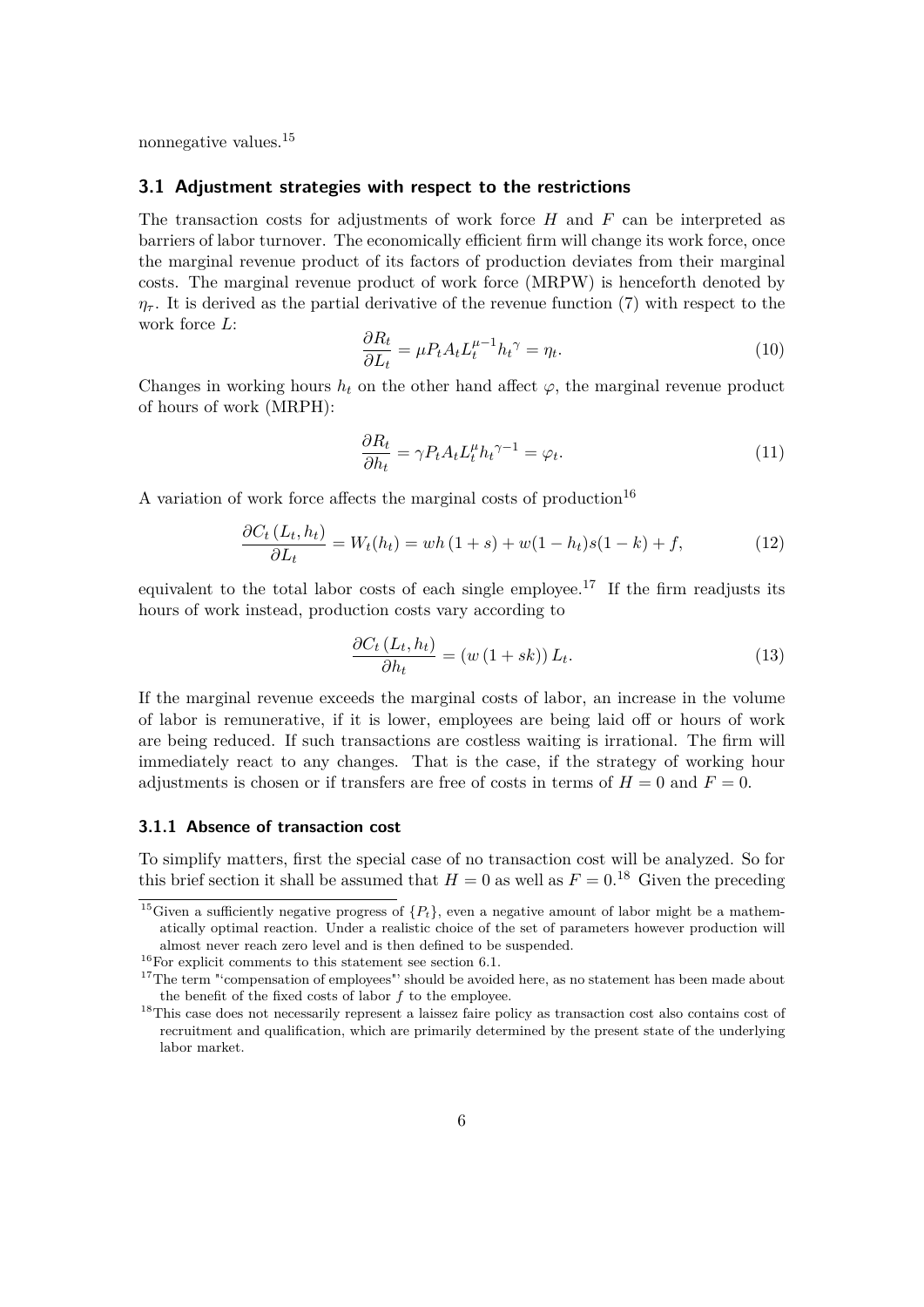definition the optimal  $h_t^*$  hours of work, according to section 6.2 are

$$
h_t^* = \frac{(\gamma - \mu) (ws (1 - k) + f)}{\mu (w (1 + sk))}.
$$
 (14)

As they are solely dependent on the wage rate *w*, the fixed costs *f*, the surcharges *s*, which are all defined as constants, and the likewise unvarying economies of scale, equilibrium hours of work must be constant as well. A trade-off between a change of working hours or work force then does not exist and the equilibrium amount of labor force  $L_t^*$  is according to<sup>19</sup>

$$
L_t^*(P_t, A_t) = \left[\frac{\mu^{\gamma - 1} (w (1 + sk))^{2 - \gamma}}{\gamma P_t A_t \left[ (\gamma - \mu) (ws (1 - k) + f) \right]^{\gamma - 1}} \right]^{\frac{1}{\mu - 1}}
$$
(15)

determined by the price  $P_t$  and the current level of productivity  $A_t$ . As no working time adjustment takes place and the labor input is independent of the constant working hours, it can already be shown that short-time work does not have any retarding effect on layoffs.

#### **3.1.2 hiring and firing effects**

If on the contrary transaction costs become due when hiring or firing takes place, results may differ considerably. If the MRPW falls below the marginal costs, causing negative marginal profits, the firm may still hold on to the work force at risk. This stand-by state is practiced as long as the expected present value of future losses exceeds the critical shadow value – the firing costs  $F$ . On the other side a firm will delay recruiting new staff even if it experiences positive marginal profits, if the costs of hiring *h* are yet unreasonably high. The thus spanned window of inactivity widens, the higher the barriers of the transaction costs are in relation to the alternative operating costs of production. Formally it can be stated that  $2^0$ 

$$
dX_t < 0 \text{ if} \qquad E_t \left\{ \int_t^\infty \left( \eta_\tau - W \right) e^{-(r+\delta)(\tau-t)} d\tau \right\} = -F,\qquad(16)
$$

$$
dX_t = 0 \text{ if } -F < E_t \left\{ \int_t^\infty (\eta_\tau - W) \, e^{-(r+\delta)(\tau-t)} d\tau \right\} < H \tag{17}
$$

$$
dX_t > 0 \text{ if } E_t \left\{ \int_t^\infty (\eta_\tau - W) e^{-(r+\delta)(\tau - t)} d\tau \right\} = H. \tag{18}
$$

So the firm is evaluating expectations for any future point in time  $\tau$  in the present instant of time *t* and optimizes its cumulative present values of future profits by instantaneous regulation of labor input. In the presence of hiring costs  $H$  and firing costs  $F$ , the firm will adjust its factor input, once the opportunity costs – the present values of the

<sup>19</sup>See section 6.2 for an explicit derivation of this function.

 $20$ See section 6.4.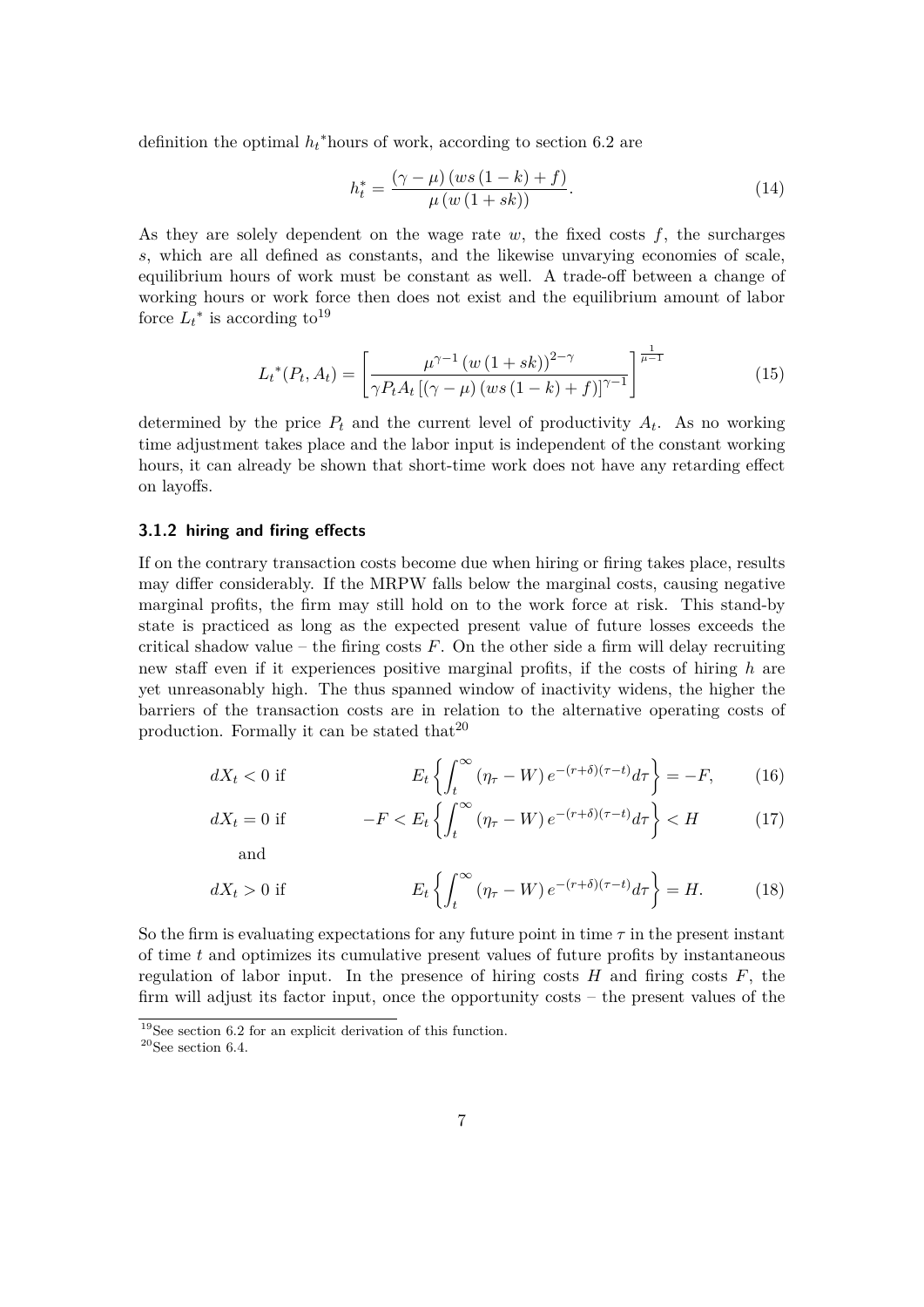unrealized marginal profits or the tolerated marginal losses – pass the barriers determined by  $H$  and  $F$ . As shown in section 6.4, the equations (16) and (18) can be rewritten to

$$
dX_t < 0 \text{ if } \t E_t \left\{ \int_t^{\infty} \eta_\tau e^{-(r+\delta)(\tau-t)} d\tau \right\} = \frac{W}{(r+\delta)} - F
$$
  
and  

$$
dX_t > 0 \text{ if } \t E_t \left\{ \int_t^{\infty} \eta_\tau e^{-(r+\delta)(\tau-t)} d\tau \right\} = \frac{W}{(r+\delta)} + H.
$$

### **3.1.3 The option of short-time work**

If in conformity with a potential labor agreement short-time work is an option, its introduction can be beneficial to the firm. The basic acceptance of short-time work by the employee representation in times of economic crisis is assumed within the model framework.<sup>21</sup> Working time is then regulated, to keep marginal profits at the break even level, which is accomplished by maintaining the strategy<sup>22</sup>

$$
h_t^*(P_t, A_t, L_t) = \left[\frac{w(1+sk)}{\gamma P_t A_t L_t^{\mu-1}}\right]^{\frac{1}{\gamma-1}}.\tag{19}
$$

*.*

If this adaption is costless, an immediate response to any fluctuation in pricing is possible. This strategy will be chosen, if transfers of work force are impossible or, in the presence of high transaction costs would result in disproportionate losses. If, as henceforth will be assumed, both strategies – hiring and firing as well as short-time work – are possible, the firm will follow a more sophisticated regulation.

#### **3.1.4 Dominant strategies**

Which of both strategies is chosen depends on the specific costs of adaption. As in times of crisis layoffs and reduction of working hours are predominant, the focus of the following treatment will be on cutbacks, as shown in case  $(16).^{23}$  A downward change of operational hours of work is equivalent to a cost reduction in the amount of

$$
\frac{\frac{\partial C_t(L_t,h_t)}{\partial h_t}}{r+\delta} = \frac{(w(1+sk)) L_t}{r+\delta}
$$

The above expression is the cumulative variable part of wages per instant of time, paid for each employee over an infinite time of operation. The perpetuity  $r+\delta$  again supports the continuous nature of the framework, giving present values of all future wages. This difference in working hours is saved by the firm at all times in the future, its value however is discounted by the risk-free interest rate *r* and the exogenous deterministic

 $21A$  corresponding optimization calculus for the employee's decision-making process is neglected, to maintain simplicity.

 $^{22}\mathrm{See}$  appendix 6.3.

<sup>&</sup>lt;sup>23</sup>A quite similar application to expanding business activity, resulting in recruitment and even overtime work, can be done, but will not be considered in this model, to support comprehensibility.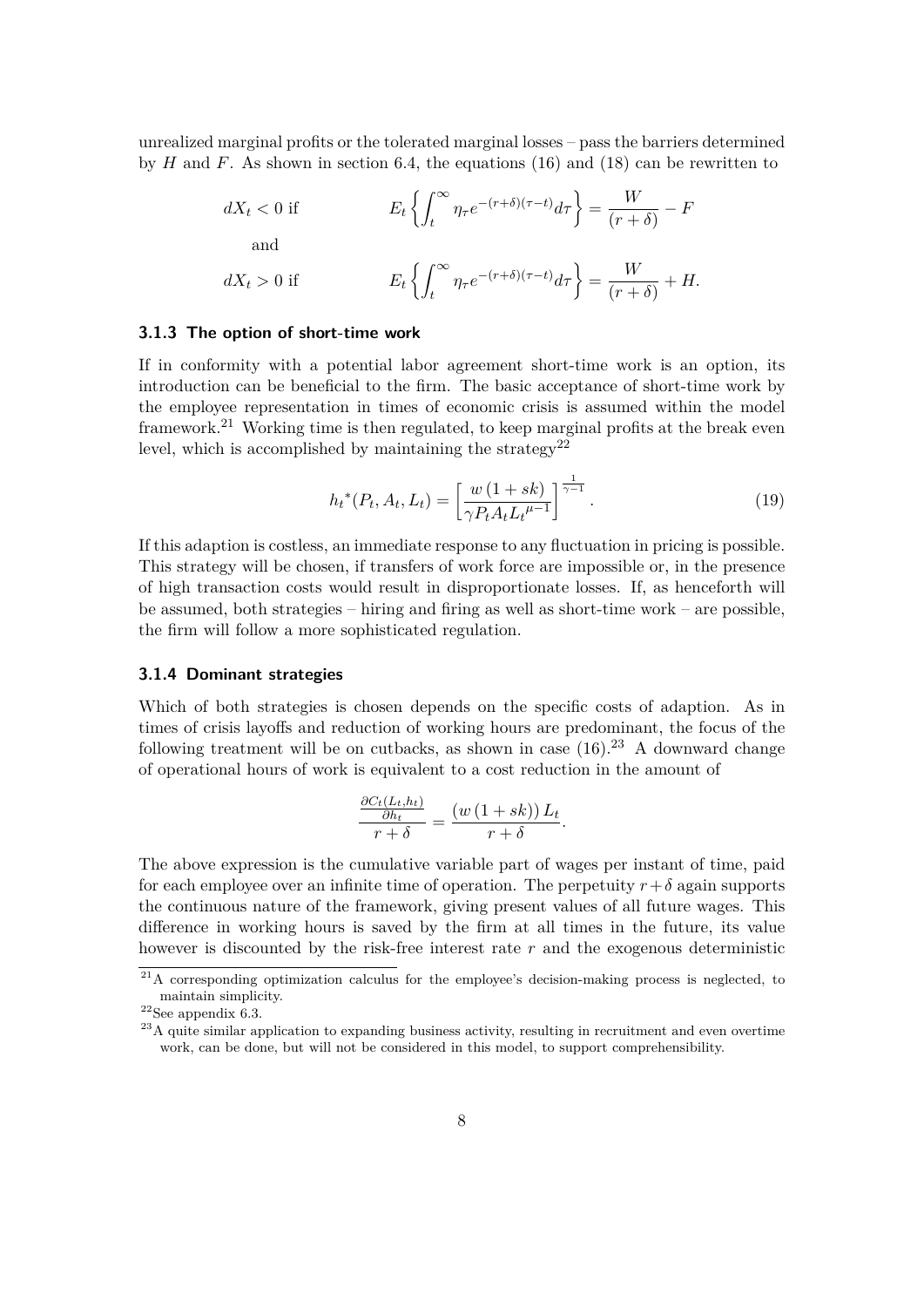labor attrition rate  $\delta$ , which stands for the cumulative relative frequency that wages are saved anyway, because the marginal work force at risk has already quit or has retired. If on the other hand a layoff is considered, then the cumulative wages

$$
\frac{\frac{\partial C_t(L_t, h_t)}{\partial L_t}}{r+\delta} - F = \frac{wh(1+s) + w(1-h_t)s(1-k) + f}{r+\delta} - F
$$

are saved. Comparing these savings to the ones obtained through short-time work, the benefit of layoffs is that the fixed part of labor costs *f* as well as the additional non-wage labor costs of canceled hours of work can be avoided. The however disadvantageous aspect of firing is, that the one-time firing cost *F* is applied. So initially the trade-off is in preference to short-time work, if cost reduction of a working time adjustment exceeds the difference of cumulative total labor costs of a single employee and the firing costs. In the simple case of full absorption of additional non-wage labor cost through a state STC program (i.e.  $k = 1$ ), short-time work is preferred, as long as

$$
\frac{(w(1+s)) L_t \Delta h_t}{r + \delta} \ge \frac{w(1+s) h \Delta L_t + f}{r + \delta} - F,
$$
  
resp.  

$$
(w(1+s)) L_t \Delta h_t \ge w(1+s) h \Delta L_t + f - F(r + \delta).
$$
 (20)

Given the feasible supposition, that either way of adjustment is related to the same amount of a total volume of labor, or, to put it differently, that  $L_t \Delta h_t = h \Delta L_t$ , it can already be checked, that short-time work is advantageous, as long as  $F > \frac{f}{r+\delta}$ , then the sum of future fixed labor costs is less than the immediate firing costs. Short-time work then again is unremunerative, if costs of dismissal are rather small or nonexistent or if the fixed upkeep costs of a work station or fixed benefits of a labor agreement are quite extensive.

This brief examination however is an initial oversimplification of matters, as it does not consider the way the expected cumulative MRPW (henceforth abbreviated to ecMRPW), that is to say the option value of the otherwise forfeit future production, is shifted by the presence and conditions of the window of inactivity. As shown in (10), the correlation between the MRPW and the operational labor force is negative. While the ecMRPW can easily be forecast using the drift rate of prices and the constants  $r$  and  $\delta$  in the absence of transaction costs, this is no longer coherent, if transfers are costly. This is particularly relevant, if transaction costs are asymmetrical. If the barrier of inactivity in one direction of adjustment is significantly closer to the present allocation of work force and working hours, in relation to the other barrier, the probability is higher that this first barrier is overrun more frequently as time progresses than the barrier in the opposite direction. Overrunning a barrier however will cause transactions, thus resetting the ecMRPW. This more probable incidence causes a bias in the expected value. Furthermore, MRPW levels beyond this barrier will not be realized and their corresponding trajectories are no longer elements of the filtration of the underlying MRPW process. The probability distribution of the process is affected by the presence of these barriers.<sup>24</sup> Keeping in

 $24$ To promote comprehensibility, a brief example shall be illustrated: In the case of very high hiring costs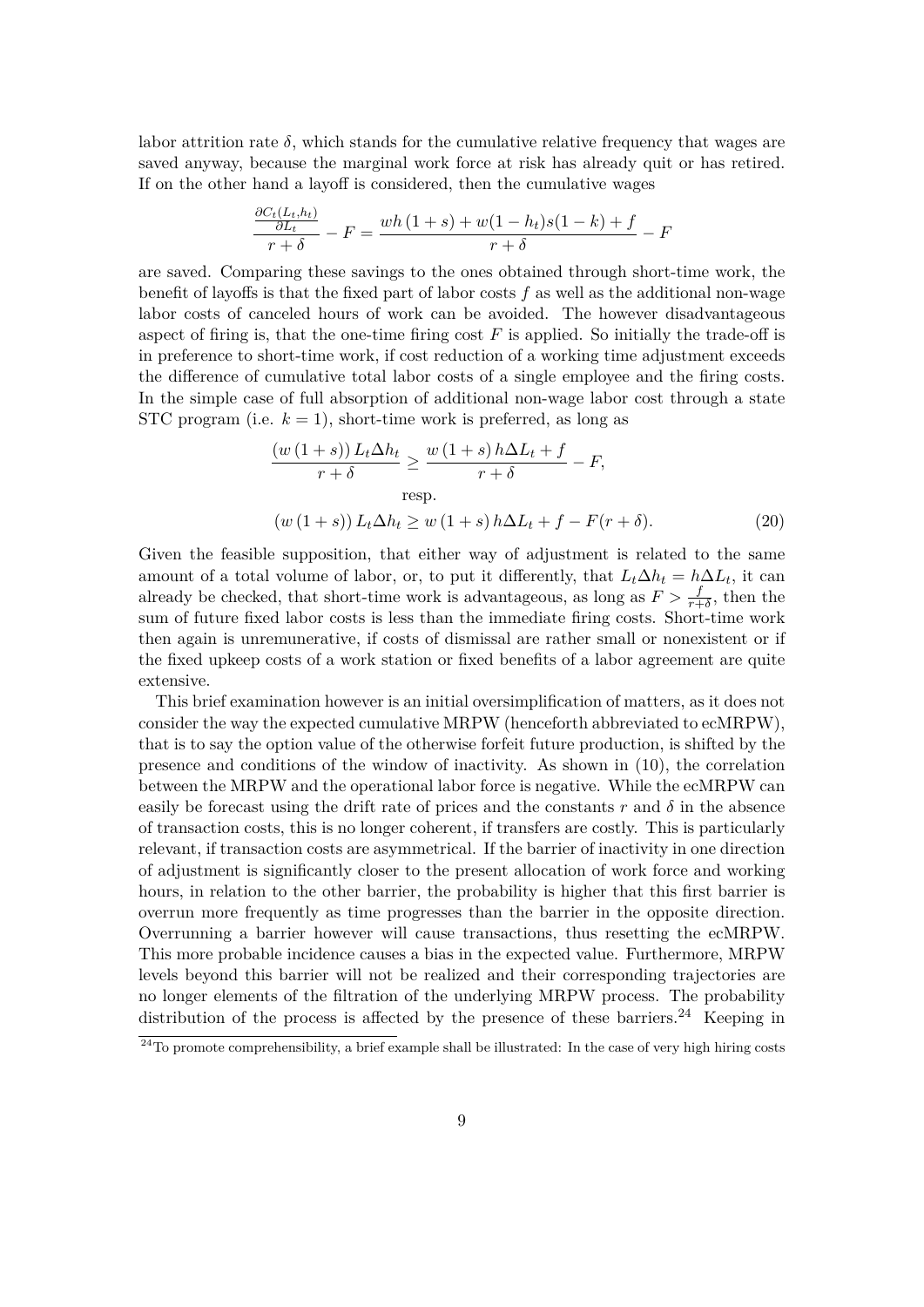mind this intuitive idea, the difference of the ecMRPW of both strategies of adjustment must be incorporated into the framework. Thus in the following section, a modified ecMRPW in terms of a regulated stochastic process will be derived.

### **3.2 Formal solution**

If hiring and firing are costly, the firm will no longer react to minor price changes and consequently changes in revenues. In the absence of transaction costs,  $\{X\}$  is a direct mapping of  $\{P\}$  solely defined by the constant  $\mu$  and the variables *W* and  $A_t$ . As  $\{P\}$  is a stochastic process, so is its mapping  $\{X\}$ . In the presence of transaction costs  $\{X\}$  will react buffered as predefined environmental conditions occur, i.e. in this specific model as a certain amount of opportunity cost has accumulated. The instant time of transaction is following the principle of a stopping time.<sup>25</sup> The resulting process can be interpreted as a regulated stochastic process, generated from  $\{P\}$  utilizing techniques of stochastic control theory. For that purpose a regulated process is defined as a function of the underlying unregulated stochastic process and a regulator. In the present framework the regulated stochastic process of the ecMRPW, which is controlled by labor adjustments, shall exclusively become active when the present MRPW, determined by the unregulated process of pricing, is about to underrun or overrun the window of inactivity, that is when  $dD_t$  or  $dU_t$  takes place. Then  $dD_t$  and  $dU_t$  quantify the extent of the underrun or overrun within the instant of time.<sup>26</sup> Dependent on  $dD_t$  and  $dU_t$ , which are accumulated to  $D_t$ and *U<sup>t</sup>* in terms of the filtered progression through time, lower and upper barrier values *d* and *u* respectively evolve for each present MRPW. In order to determine these barriers in general and their specific values, a generic regulator needs to be defined. In the case of a Geometric Brownian Motion with drift, following Bentolila/Bertola (1990), the regulator takes the form

$$
\xi_t = \zeta_t \frac{D_t}{U_t}.\tag{21}
$$

The thereby defined regulated process shall meet the following properties:

- 1.  $\{\zeta_t\}$  is a stochastic process in terms of a Geometric Brownian Motion. It equals  $d\zeta_t = \zeta_t \vartheta dt + \zeta_t \sigma dB_t$ , where  $\vartheta$  and  $\sigma$  are constant drift and variance parameters and  $d_{t}$  are the increments of a standard Wiener process. For the initial value of the regulated process  $\xi_0$  the condition  $d \leq \xi_0 \leq u$  holds true,
- 2.  ${U_t}$  and  ${D_t}$  are increasing and continuous processes with initial values  $D_0 =$  $U_0 = 1$ ,

and low firing costs, the MRPW trajectory, following the characteristics of a Geometric Brownian Motion with drift, will most likely underrun the firing barrier more frequently than it overruns the hiring barrier. As the underrunning process is reflected at the boundary at an early stage, even lower levels of the MRPW are never being realized, thus the ecMRPW is positively biased compared to a state of no regulation.

<sup>&</sup>lt;sup>25</sup>See Koralov/Sinaj (2007), p. 187 for an illustrative approach to stopping times. A more formal definition of a stopping time with respect to a filtered probability space, can be found in Athreya/ Lahiri (2006), p. 405-406 and Shorack (2000), p. 305.

 $^{26}$ In continuous time the quantification must be seen as a mathematical formality, as regulation takes place at an infinitesimal level.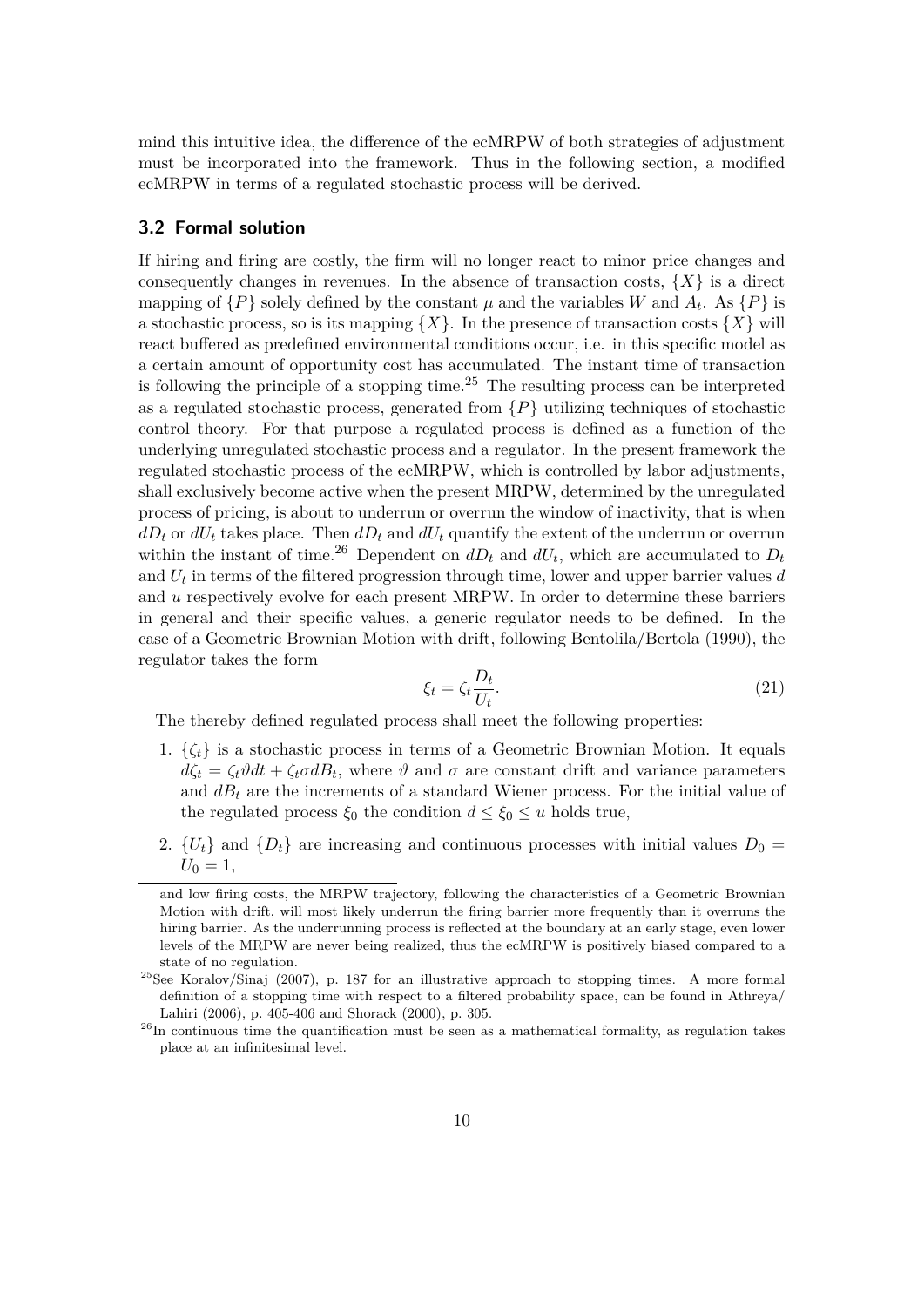- 3.  $\{D_t\}$  increases exclusively and yet always, when  $\xi_t = d$ . Likewise  $\{U_t\}$  increases exclusively and yet always, when  $\xi_t = u$ . Furthermore *d* and *u* meet the condition  $d, u \in \mathbb{R}^+,$
- 4.  $d \leq \xi_t \leq u \quad \forall \ t \geq 0.$

Taking the logarithm, the regulated process can be reformed to a differential, where, following Harrison (1985), p. 22,  $\{D_t\}$  and  $\{U_t\}$  are uniquely defined. According to the product rule of Itô processes,  $27$  eq. (21) can be expressed as the differential

$$
d\xi_t = \frac{D_t}{U_t} d\zeta_t + \frac{\zeta_t}{U_t} dD_t - \frac{\zeta_t D_t}{U_t^2} dU_t.
$$
\n(22)

Higher-order derivatives are ignored here.<sup>28</sup>

Applying the Itô formula in Harrison (1985), p. 74, to *dg* (*ξt*) yields the generic form:

$$
dg (\xi_t) = g' (\xi_t) d\xi_t + \frac{1}{2} g'' (\xi_t) (d\xi_t)^2
$$
  
= 
$$
\left[ \vartheta g' (\xi_t) \xi_t + \frac{\sigma^2}{2} g'' (\xi_t) \xi_t^2 \right] dt +
$$
  
+ 
$$
\sigma g' (\xi_t) \xi_t dB_t + g' (\xi_t) \frac{\zeta_t}{U_t} dD_t - g' (\xi_t) \frac{\zeta_t D_t}{U_t^2} dU_t.
$$
 (23)

According to eq. (21) the term  $\zeta_t$  can be expressed by  $\xi_t$  as well. As  $D_t$  only increases, when the sample path reaches the lower barrier, i.e.  $\xi_t = d$ , and  $D_t$  only increases, when  $\xi_t = u$ , in the last two summands  $\xi_t$  can be substituted for *d* and  $u$ <sup>29</sup>

$$
dg\left(\xi_{t}\right) = \left[\vartheta g'\left(\xi_{t}\right)\xi_{t} + \frac{\sigma^{2}}{2} g''\left(\xi_{t}\right)\xi_{t}^{2}\right]dt +
$$

$$
+ \sigma g'\left(\xi_{t}\right)\xi_{t}dB_{t} + dg'\left(d\right)\frac{dD_{t}}{D_{t}} - ug'\left(u\right)\frac{dU_{t}}{U_{t}}.
$$
(24)

Integration by parts leads  $to^{30}$ 

$$
e^{-\lambda t}g(\xi_t) = g(\xi_0) + \int_0^t e^{-\lambda \nu} \left[ \vartheta g'(\xi_\nu) \xi_\nu + \left( \frac{\sigma^2}{2} \right) g''(\xi_\nu) \xi_\nu^2 - \lambda g(\xi_\nu) \right] d\nu +
$$
  
+ 
$$
\int_0^t e^{-\lambda \nu} \sigma g'(\xi_\nu) \xi_\nu dB_t + dg'(d) \int_0^t e^{-\lambda \nu} \left( \frac{dD_t}{D_t} \right) -
$$
  
- 
$$
ug'(u) \int_0^t e^{-\lambda \nu} \left( \frac{dU_t}{U_t} \right).
$$
 (25)

<sup>27</sup>See Wiersema (2008), p. 78; Harrison (1985), p. 72; Deck (2006), p. 96.

<sup>28</sup>Wiersema (2008), p. 76 states, that the higher-order derivatives at an infinitesimal level are minor compared to the first-order derivatives and therefore considered negligible to promote simplicity.  $^{29}\mathrm{See}$  section 6.5.

 $30$ See section 6.6. For an explicit elaboration see Harrison (1985), p. 73.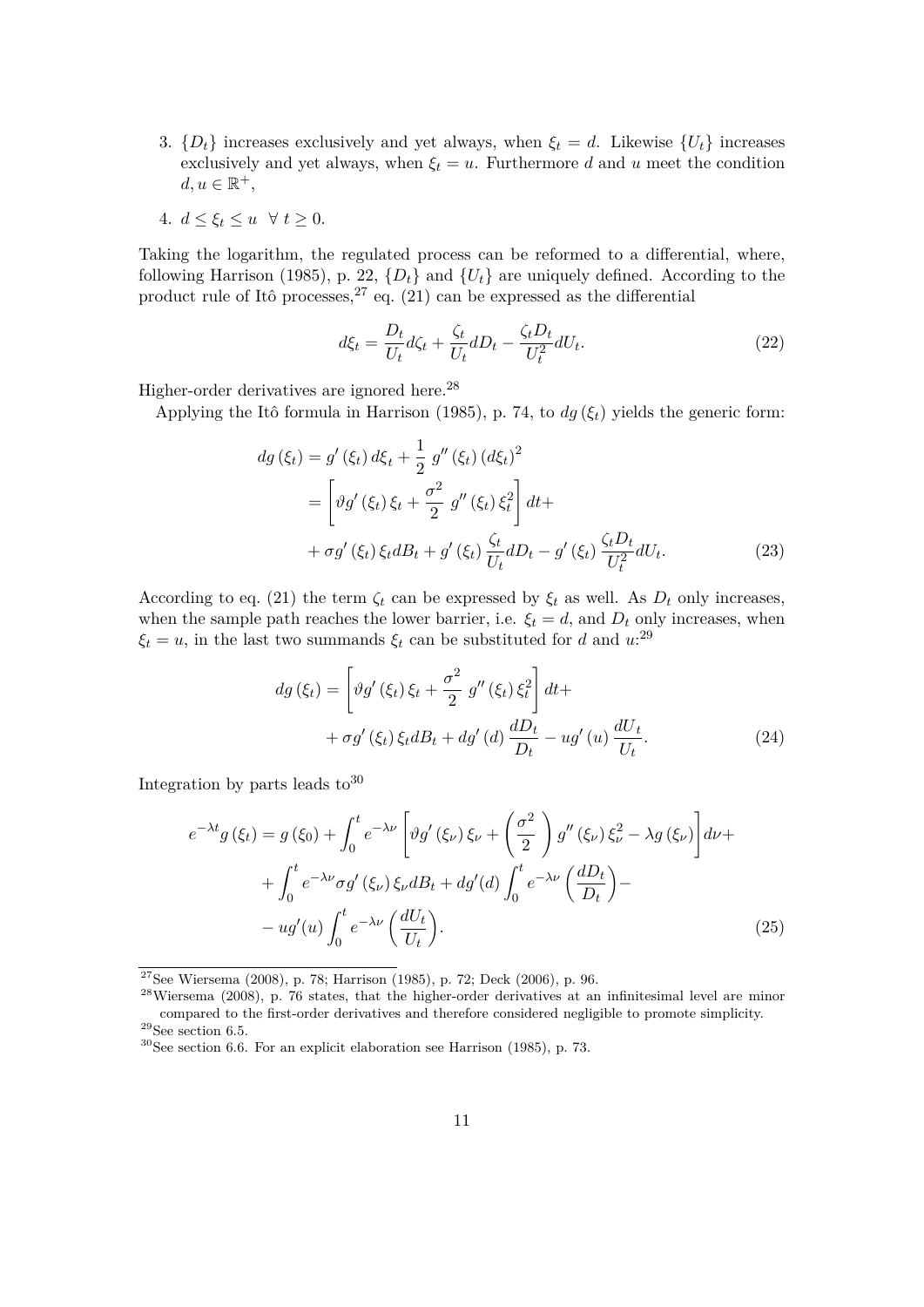Given  $\lambda > 0$ ,  $dg'(d) = 0$  and  $ug'(u) = 0$ , for  $t \to \infty$ 

$$
0 = g(\xi_0) + E_0 \left\{ \int_0^\infty e^{-\lambda \nu} \left[ \vartheta g'(\xi_\nu) \xi_\nu + \left( \frac{\sigma^2}{2} \right) g''(\xi_\nu) \xi_\nu^2 - \lambda g(\xi_\nu) \right] d\nu + \right\}
$$

$$
-g(\xi_0) = E_0 \left\{ \int_0^\infty e^{-\lambda \nu} \left[ \vartheta g'(\xi_\nu) \xi_\nu + \left( \frac{\sigma^2}{2} \right) g''(\xi_\nu) \xi_\nu^2 - \lambda g(\xi_\nu) \right] d\nu + \right\}
$$
(26)

holds true.

This is equivalent to the differential equation

$$
-\xi_{\nu} = \vartheta g'(\xi_{\nu})\,\xi_{\nu} + \left(\frac{\sigma^2}{2}\right)g''(\xi_{\nu})\,\xi_{\nu}^2 - \lambda g(\xi_{\nu}),\tag{27}
$$

to which the general solution is  $31$ 

$$
E_0 \left\{ \int_0^\infty \xi_t e^{-\lambda t} dt; \xi_0, u, d \right\}
$$
  
=  $\frac{1}{\lambda - \vartheta} \left( \xi_0 + \frac{\xi_0^{\alpha_1} (u^{\alpha_2} d - u d^{\alpha_2})}{\alpha_1 (u^{\alpha_1} d^{\alpha_2} - u^{\alpha_2} d^{\alpha_1})} + \frac{\xi_0^{\alpha_2} (u d^{\alpha_1} - u^{\alpha_1} d)}{\alpha_2 (u^{\alpha_1} d^{\alpha_2} - u^{\alpha_2} d^{\alpha_1})} \right)$   
=  $g(\xi_0; u, d, \vartheta, \sigma, \lambda).$  (28)

In the framework of this model, the MRPW denotes the current observation of the regulated process, i.e. the present MRPW, so that  $\xi = \eta$ . The continuous discount rate *λ* stands for the sum of risk-free interest rate *r* and labor attrition rate *δ*, thus  $λ = r + δ$ . The rate of growth  $\vartheta_n$  of the *η* process and its standard deviation  $\sigma_n$  are gained through their causal parameters:  $32$ 

$$
\vartheta_{\eta} = \vartheta_a + \vartheta_p + \delta(1 - \mu) \tag{29}
$$

resp.

$$
\sigma_{\eta} = \sigma_p. \tag{30}
$$

Replacing the generic parameters with the ones previously specified, will yield the regulated ecMRPW process as a mapping of the current MRPW and the lower and upper barrier values  $d$  and  $u$ , determined by the transfer costs. These are the critical parameter values of the MRPW, the values that, if observed at any time, will result in an instantaneous transfer action, which then is the optimal reaction, given future expectations.

$$
E_t \left\{ \int_t^{\infty} \eta_{\tau} \cdot e^{-(r+\delta)(\tau-t)} d\tau; \eta_t, u, d \right\}
$$
  
= 
$$
\frac{1}{r+\delta-\vartheta_{\eta}} \left( \eta_t + \frac{\eta_t^{\alpha_1} (u^{\alpha_2}d - ud^{\alpha_2})}{\alpha_1 (u^{\alpha_1}d^{\alpha_2} - u^{\alpha_2}d^{\alpha_1})} + \frac{\eta_t^{\alpha_2} (ud^{\alpha_1} - u^{\alpha_1}d)}{\alpha_2 (u^{\alpha_1}d^{\alpha_2} - u^{\alpha_2}d^{\alpha_1})} \right).
$$
 (31)

 $\overline{\text{^{31}See}}$  section 6.7.

<sup>32</sup>See section 6.8.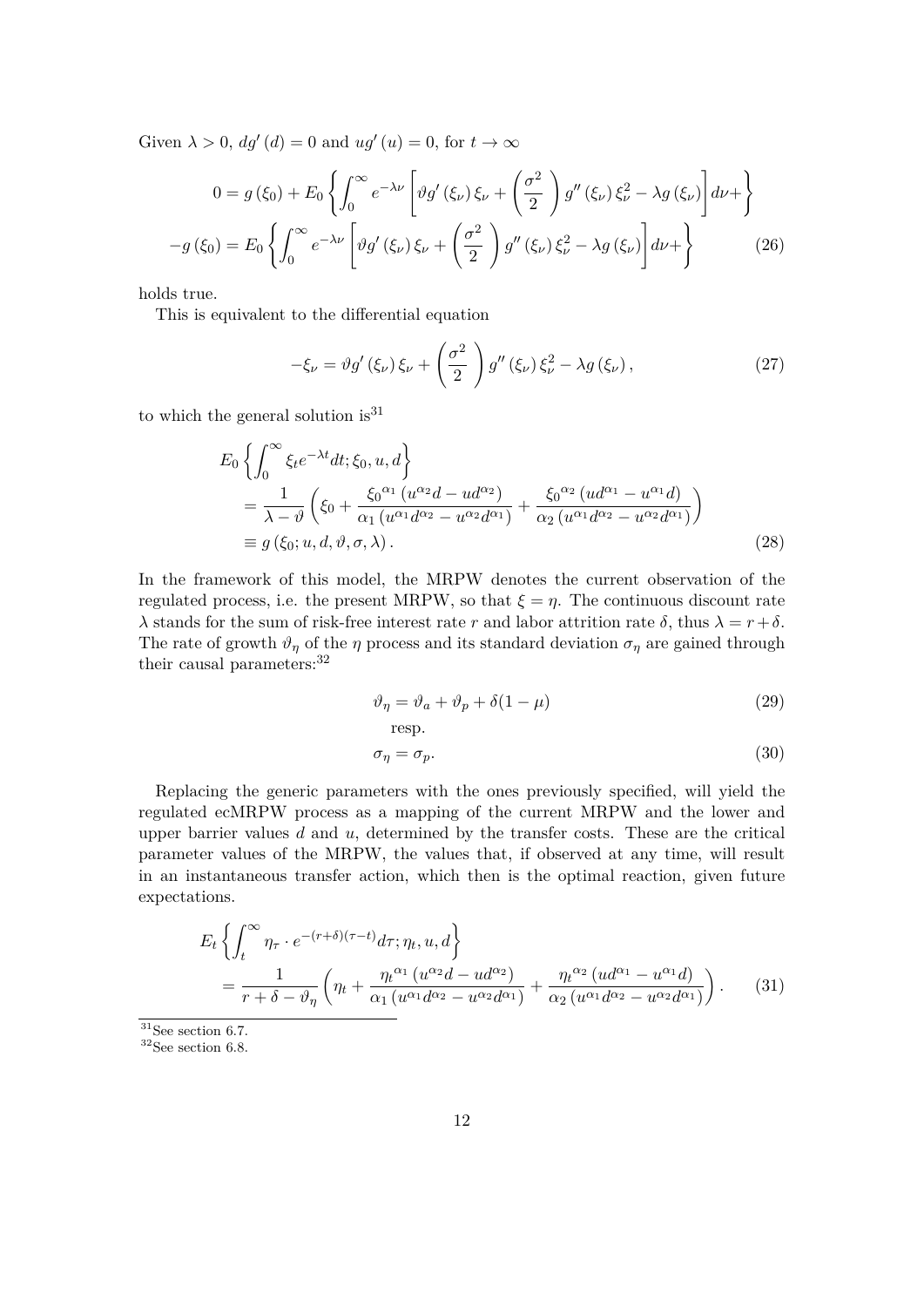To solve this equation, at least two specific values of the MRPW, that are feasible under the given set of parameters, must be known. For lack of specific information about each potential process, these are the general values  $\eta_t = u$  and  $\eta_t = d$ . Thus

$$
E_t \left\{ \int_t^{\infty} u \cdot e^{-(r+\delta)(\tau-t)} d\tau; u, u, d \right\}
$$
  
\n
$$
= \frac{1}{r+\delta-\vartheta_{\eta}} \left( u + \frac{u^{\alpha_1} (u^{\alpha_2}d - u d^{\alpha_2})}{\alpha_1 (u^{\alpha_1}d^{\alpha_2} - u^{\alpha_2}d^{\alpha_1})} + \frac{u^{\alpha_2} (ud^{\alpha_1} - u^{\alpha_1}d)}{\alpha_2 (u^{\alpha_1}d^{\alpha_2} - u^{\alpha_2}d^{\alpha_1})} \right)
$$
(32)  
\nresp. 
$$
E_t \left\{ \int_t^{\infty} d \cdot e^{-(r+\delta)(\tau-t)} d\tau; d, u, d \right\}
$$
  
\n
$$
= \frac{1}{r+\delta-\vartheta_{\eta}} \left( d + \frac{d^{\alpha_1} (u^{\alpha_2}d - u d^{\alpha_2})}{\alpha_1 (u^{\alpha_1}d^{\alpha_2} - u^{\alpha_2}d^{\alpha_1})} + \frac{d^{\alpha_2} (ud^{\alpha_1} - u^{\alpha_1}d)}{\alpha_2 (u^{\alpha_1}d^{\alpha_2} - u^{\alpha_2}d^{\alpha_1})} \right).
$$
(33)

Furthermore to both cases specific values for the dependent variable, that is the present value of the ecMRPW, need to be assigned. The value of the modified marginal profit function  $\mathcal{G}_t^*(u)$  at both designated allocations equals zero, as, at the infinitesimal state of indifference between transaction and waiting, the marginal revenue equals marginal costs, that is the entity of future wages plus the transaction costs, as referred to in eq. (57). So

$$
\mathcal{G}_t^*(u) = E_t \left\{ \int_t^\infty u \cdot e^{-(r+\delta)(\tau-t)} d\tau; u, u, d \right\} - \frac{W_t(h_t)}{(r+\delta)} - H = 0.
$$

Likewise  $\mathcal{G}_t^*(d)$  depicts the case of the ecMRPW specified in eq. (56), which, if underrun, would mean unreasonable factor costs of labor. This would result in a deficit exceeding the firing costs. An immediate layoff of a worker is initiated:

$$
\mathcal{G}_t^{\ast}\left(d\right) = E_t\left\{\int_t^{\infty} d \cdot e^{-(r+\delta)(\tau-t)} d\tau; d, u, d\right\} - \frac{W_t(h_t)}{(r+\delta)} + F = 0.
$$

Inside the perimeter of inaction the firm can buffer fluctuation of prices utilizing working time adjustment. The positive correlation of the MRPW and the time factor *h* is already shown in eq. (10). As by definition  $u \geq d$ , consequently  $h_t(u) \geq h_t(d)$  and, due to the positive correlation of hours of work and the total labor costs of an employee, following eq. (12),  $W_t(h_t(u)) \geq W_t(h_t(d))$  must hold true. The more voluminous the time adjustment strategy is applied in the window of inaction, the more the window will be spread. As shown in section 6.9, the total labor costs of an employee at the barrier value are equivalent to

$$
W_t(d) = \frac{\gamma}{\mu} \cdot d + ws(1 - k) + f \tag{34}
$$

$$
W_t(u) = \frac{\gamma}{\mu} \cdot u + ws(1 - k) + f. \tag{35}
$$

Insertion of both conditions into the marginal profit functions, given constant parameters, the regulator is reduced to the yet unknown values *d* and *u*.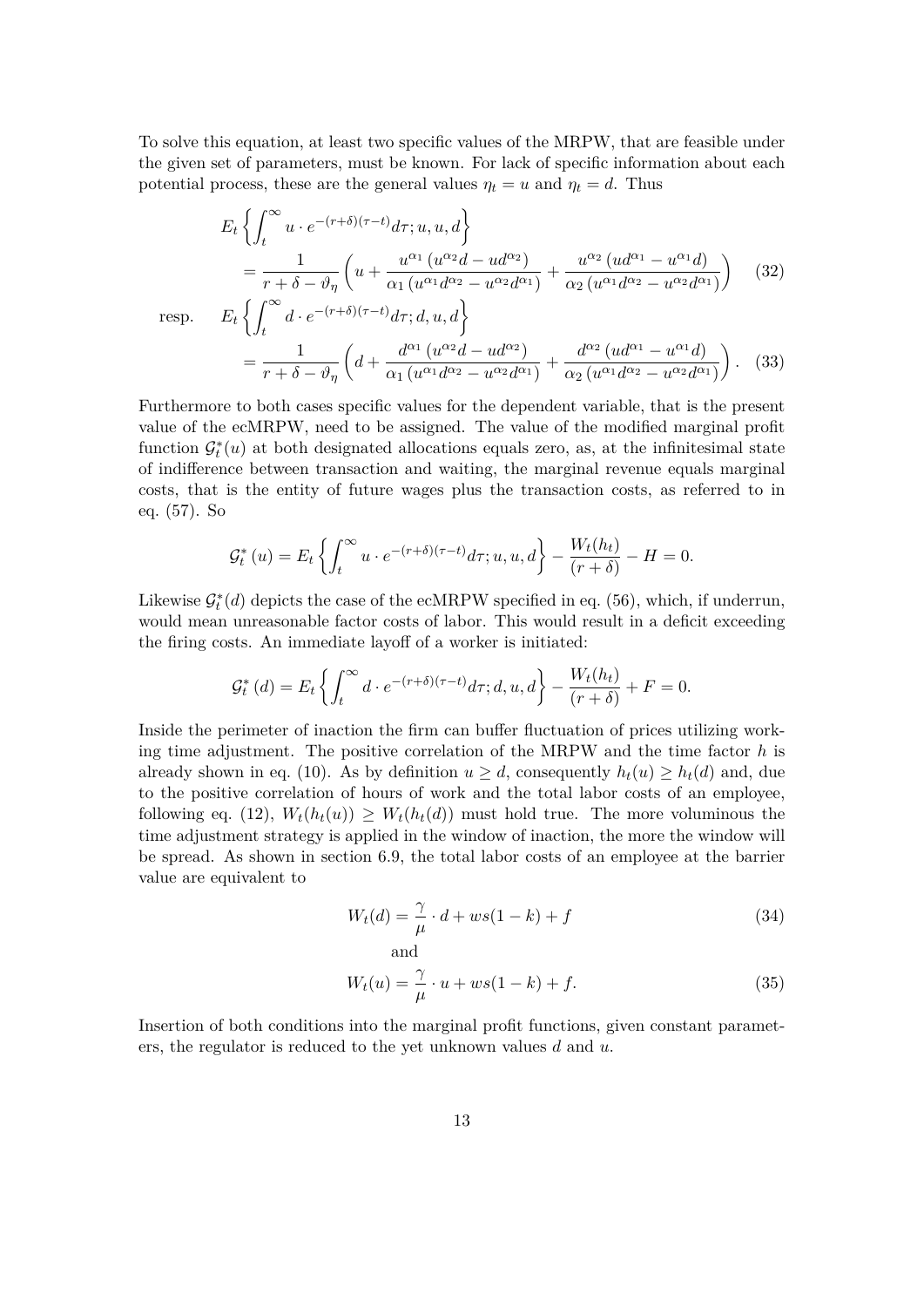$$
\mathcal{G}_{t}^{*}(u) = \frac{1}{r + \delta - \vartheta_{\eta}} \left( u + \frac{u^{\alpha_{1}} \left( u^{\alpha_{2}} d - u d^{\alpha_{2}} \right)}{\alpha_{1} \left( u^{\alpha_{1}} d^{\alpha_{2}} - u^{\alpha_{2}} d^{\alpha_{1}} \right)} + \frac{u^{\alpha_{2}} \left( u d^{\alpha_{1}} - u^{\alpha_{1}} d \right)}{\alpha_{2} \left( u^{\alpha_{1}} d^{\alpha_{2}} - u^{\alpha_{2}} d^{\alpha_{1}} \right)} \right) - \frac{\frac{\gamma}{\mu} \cdot u + ws(1 - k) + f}{(r + \delta)} - H = 0 \tag{36}
$$

$$
\mathcal{G}_{t}^{*}\left(d\right) = \frac{1}{r+\delta-\vartheta_{\eta}}\left(d + \frac{d^{\alpha_{1}}\left(u^{\alpha_{2}}d - ud^{\alpha_{2}}\right)}{\alpha_{1}\left(u^{\alpha_{1}}d^{\alpha_{2}} - u^{\alpha_{2}}d^{\alpha_{1}}\right)} + \frac{d^{\alpha_{2}}\left(ud^{\alpha_{1}} - u^{\alpha_{1}}d\right)}{\alpha_{2}\left(u^{\alpha_{1}}d^{\alpha_{2}} - u^{\alpha_{2}}d^{\alpha_{1}}\right)}\right) - \frac{\frac{\gamma}{\mu} \cdot d + ws(1-k) + f}{(r+\delta)} + F = 0.
$$
\n(37)

The simultaneous equations now are ready to be solved numerically. With the parameter specific values of *d* and *u* the conditions for a transfer of labor force are known. As both boundaries are solely defined by constant parameters, *d* and *u* are unvarying as well under each given set of parameters at any point in time and for every trajectory as an elementary event of the underlying probability space. Once these boundaries of inaction are determined, the optimal allocation of work force and hours of work can be assigned to every possible market development, i.e. every change in prices.

### **3.3 work force-working-time-allocations within the boundaries of inactivity**

The optimal operational working time with respect to a given present MRPW may take values  $h_t(\eta_t) \in [h_t(d); h_t(u)]$ . As shown in section 6.9, it is nonetheless defined by

$$
h_t^*(\eta_t) = \frac{\gamma}{\mu} \frac{\eta_t}{w(1+sk)},
$$

as a function of  $\eta_t$ . As the boundaries *d* and *u* are constant, the factor of working time too can vary between the steady constant values  $h_t^*(d)$  and  $h_t^*(u)$ , following the equations (70) and (71). So for any  $h_t$  a corresponding optimal work force exists, in terms of eq. (10), which, according to the mapping  $\eta_t \mapsto h_t^*(\eta_t)$  can be expressed via

$$
L_t^*(P_t, \eta_t) = (P_t A_t)^{\frac{1}{1-\mu}} \cdot \left(\frac{\mu}{\eta_t}\right)^{\frac{1-\gamma}{1-\mu}} \cdot \left(\frac{\gamma}{w\left(1+sk\right)}\right)^{\frac{\gamma}{1-\mu}}
$$
(38)

as a dependence of  $L_t$  on the MRPW.<sup>33</sup> Utilizing the critical values of inactivity  $\eta_t = d$ as well as  $\eta_t = u$  then yields the critical amount of work force

$$
L_{t,F}^{*}(P_t, d) = (P_t A_t)^{\frac{1}{1-\mu}} \cdot \left(\frac{\mu}{d}\right)^{\frac{1-\gamma}{1-\mu}} \cdot \left(\frac{\gamma}{w(1+sk)}\right)^{\frac{\gamma}{1-\mu}}
$$
(39)

$$
L_{t,H}^{*}(P_{t}, u) = (P_{t}A_{t})^{\frac{1}{1-\mu}} \cdot \left(\frac{\mu}{u}\right)^{\frac{1-\gamma}{1-\mu}} \cdot \left(\frac{\gamma}{w(1+sk)}\right)^{\frac{\gamma}{1-\mu}},
$$
\n(40)

 $33$ See section 6.10.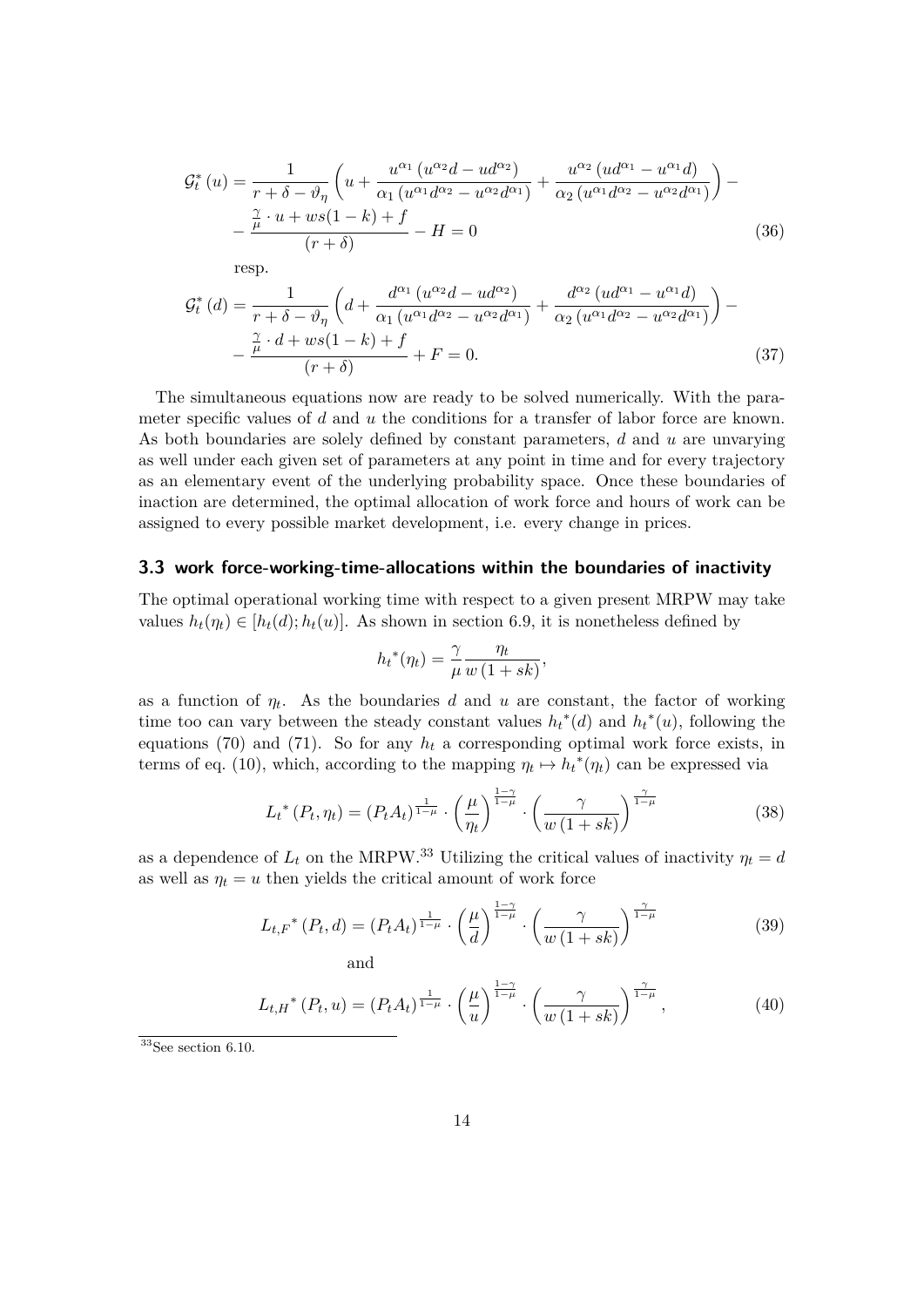where  $L_{t,F}^*$  represents the tolerated maximum of work force at a specific currently observed price level, which, if theoretically exceeded, would cause immediate layoffs to the resetting allocation  $L_{t,F}^*$ . A firm on the contrary, that experiences an underrun of critical low employment  $L_{t,H}^*$ , will instantaneous start recruiting new staff, unhesitantly paying hiring costs  $h$ , until employment is back up to level  $L_{t,H}^*$ , where further hirings are suspended for the moment.<sup>34</sup> The distance between  $L_{t,H}^*$  and  $L_{t,F}^*$  can be interpreted as the range of inaction.

Finally, a brief perspective approach to the individual firm seems called for. The previous comprehension allows for a statement considering the extrema of employment at given price level in an average firm within a homogeneous branch. Nonetheless the position of a single firm is one of an initial work force. This work force is then adapted to changes in revenues of the firm, as time progresses. Given its staff, the firm can buffer a certain range of fluctuation in demand, sitting out smaller setbacks utilizing short-time work, until a severe slump may still necessitate firing. The price range that can be hibernated with present personnel can be shown, once the equations (39) and (40) are reformed:<sup>35</sup>

$$
P_{t,F}^*(L_t, d) = L_t^{1-\mu} A_t^{-1} \cdot \left(\frac{d}{\mu}\right)^{1-\gamma} \cdot \left(\frac{w(1+sk)}{\gamma}\right)^{\gamma}
$$
(41)  
resp.

$$
P_{t,H}^{*}(L_{t}, u) = L_{t}^{1-\mu} A_{t}^{-1} \cdot \left(\frac{u}{\mu}\right)^{1-\gamma} \cdot \left(\frac{w(1+sk)}{\gamma}\right)^{\gamma}.
$$
 (42)

# **4 Results**

Using static parameter sets, representing feasible market scenarios, the strategic behavior of a firm can be analyzed numerically. The firm here will adapt its course of action to the design characteristics of a state STC program, utilizing the previously described techniques of stochastic control.

The baseline scenario is associated with a very restrictive design of a STC program that leaves the whole additional non-wage labor cost to be paid by the firm. The alternative scenario in comparison will introduce a short-time work policy that is more benevolent and grants full absorption of additional non-wage labor cost by a state authority. Both scenarios are further split into two cases. Case A describes a market environment of still moderate uncertainty of future price development, whereas case B, doubling standard deviation of the price process, puts future revenues under substantial risk. So case B can be interpreted as a phase of severe economic recession, implying increasing uncertainty

<sup>&</sup>lt;sup>34</sup>This scenario does not necessarily mean an increase in market prices, but can also be a consequence of the deterministic attrition  $\delta$ , which may cause the operational labor force to drop below the tolerated minimum.

<sup>&</sup>lt;sup>35</sup>See section 6.10. To avoid misunderstanding it has to be stressed that the resulting prices  $P_{t,H}^*(L_t, u)$ and  $P_{t,F}^*(L_t, d)$  do not suggest a dependence of the prices on the level of production, but instead mark the critical prices, that if their incidence is observed, will force activity in terms of hiring or firing.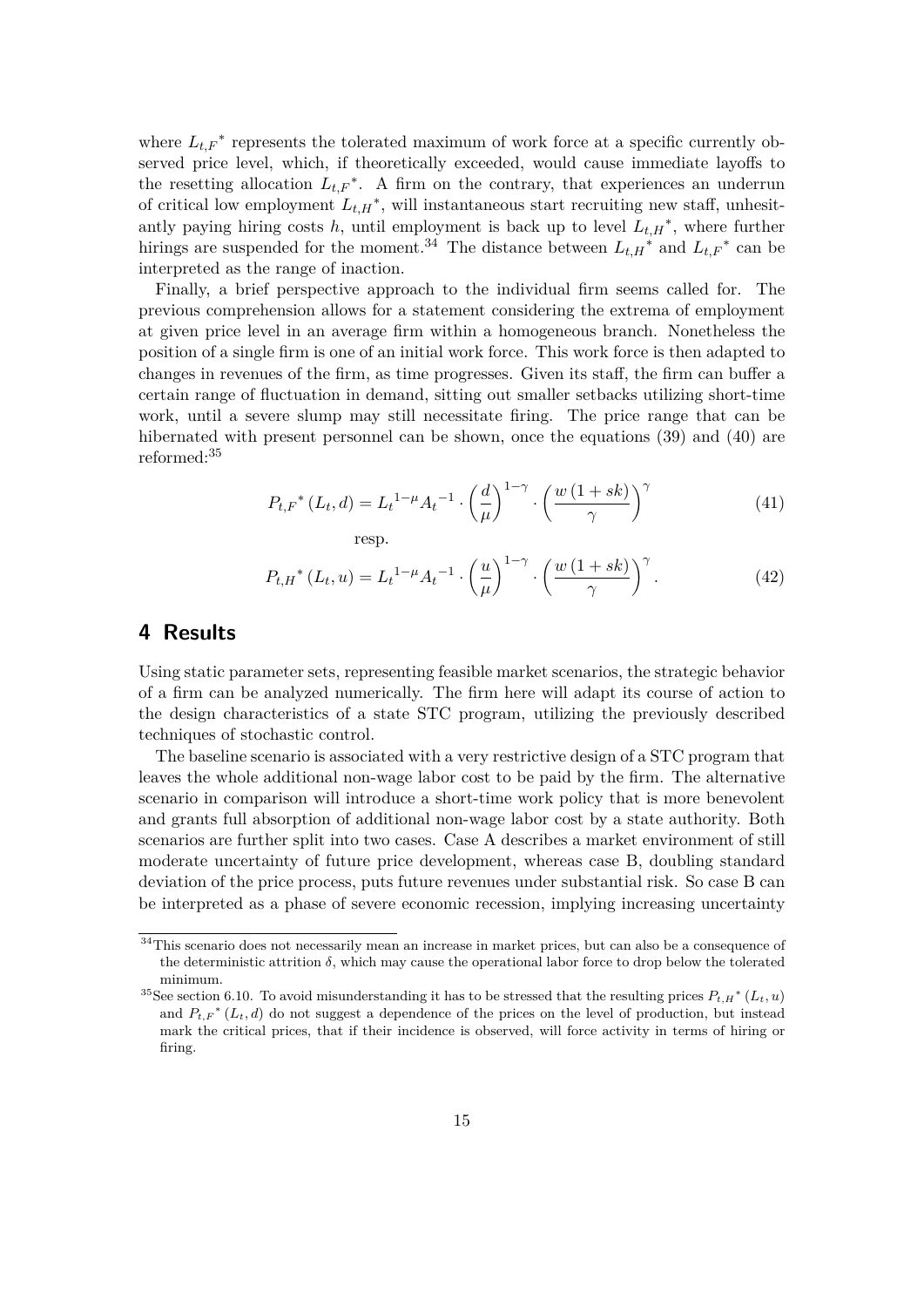| Parameters                  | Parameter values |             |             |                         |  |
|-----------------------------|------------------|-------------|-------------|-------------------------|--|
|                             | Scenario A1      | Scenario A2 | Scenario B1 | Scenario B <sub>2</sub> |  |
| $\vartheta_p$               | 0.01             | 0.01        | 0.01        | 0.01                    |  |
| $\vartheta_a$               | 0.01             | 0.01        | 0.01        | 0.01                    |  |
| $\sigma_p$                  | 0.1              | 0.1         | 0.2         | 0.2                     |  |
| $\mu$                       | 0.65             | 0.65        | 0.65        | 0.65                    |  |
| $\gamma$                    | 0.35             | 0.35        | 0.35        | 0.35                    |  |
| $\delta$                    | 0.05             | 0.05        | 0.05        | 0.05                    |  |
| $\boldsymbol{r}$            | 0.05             | 0.05        | 0.05        | 0.05                    |  |
|                             | 0.8              | 0.8         | 0.8         | 0.8                     |  |
| $\boldsymbol{F}$            | 1                | 1           | 1           | $\mathbf{1}$            |  |
| H                           | 0.166            | 0.166       | 0.166       | 0.166                   |  |
| w                           | 1                | 1           | 1           |                         |  |
| $\mathcal{S}_{\mathcal{S}}$ | 0.2              | 0.2         | 0.2         | 0.2                     |  |
| $\boldsymbol{k}$            | 0                | 1           | 0           | 1                       |  |

Table 1: The examined market scenarios.

of expectations of future production level. The set of parameter values is shown in table 1.<sup>36</sup>

If a firm is taking into consideration the option of short-time work, the presence and extent of remanence cost is a crucial factor in decision making. In the baseline scenario A1 the firm at any ratio of short-time work still has to pay the full-time equivalent of non-wage labor costs. As these in this case are completely independent of the hours of work factor, they take the property of fixed cost, increasing in weight in relation to the wage rate per hour the more the operational hours of work are reduced. As a consequence the increasing unit labor cost does at a relative high level of working hours, i.e. a very moderate use of short-time work, not allow for a further decrease in working hours, resulting in layoffs at an early stage of recession.

The dependence of tolerated levels of work force on the market price of the produced good is illustrated in figure 1. The range between the graphs may be interpreted as the

 $36$  For better understanding concerning the choice of parameter values the following shall be stated: Early simulations have shown, that the variance of the Geometric Brownian Motion should not be weighted too disproportionate in relation to the drift, as then forecasts become unreliable. Hence the drift of the {*P*}-process and the deterministic growth rates are aimed to keep the drift of the {*η*}-process at a value of  $\vartheta_n = 0.038$  and thus slightly underweight compared to the standard deviation. The parameters  $\mu$  and  $\gamma$  are chosen to account for decreasing returns to scale, as otherwise exogenous prices would result in unbounded cumulative profits, rendering any transaction cost barrier useless. *F* equals one year of wages  $(F = w)$  and *H* with  $H = 1/6 \cdot w$  equals two months of wages. This value is doubled compared to the original one in Bentolila/Bertola (1990), as by definition it contains additional cost of qualification. The non-wage labor costs are estimated to be 20 percent of the wages, a value very close to the actual rate in Germany. The parameter value of fixed labor cost *f* can not be specified, as it greatly differs among different branches. Thus it has been chosen for means of calibration to adjust the hiring barrier in scenario A2 to an approximate full-time equivalent.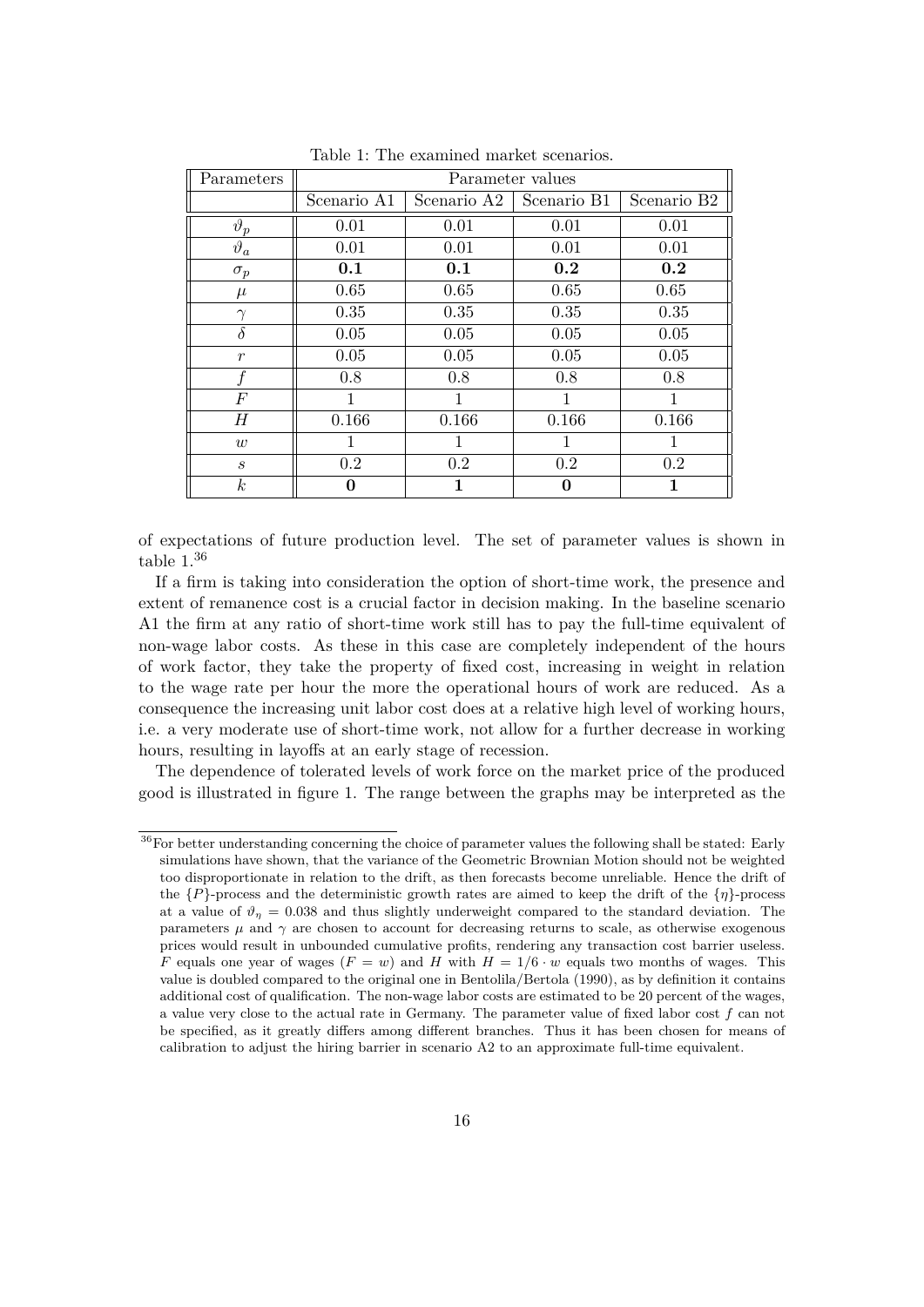

Figure 1: The barriers of inactivity at a given price level in Scenario A1.



Figure 2: The barriers of inactivity at a given price level in Scenario A2.

corridor of inactivity, giving the set of all possible allocations of work force and hours of work. If the price increases or the attrition rate  $\delta$  causes the labor force to drop below the  $L_H$ -curve, the firm will immediately increase employment by starting to hire. On a very abstract level the curves could also be interpreted as short-run reaction paths.<sup>37</sup> The *L<sub>F</sub>*-curve then maps the allocations that are successively passed if, at a critically high state of employment, prices keep falling.

In comparison to figure 2 the full absorption of additional non-wage labor cost by the state increases the firing barrier and promotes labor hoarding. Under the given parameter values this effect is rather minor, as the fixed cost here is relatively high. Nonetheless the critical work force in scenario A2 is approximately 10 percent above

<sup>&</sup>lt;sup>37</sup>The term "short-run" literally means an instant of time, as for any sufficiently long time interval the productivity *A<sup>t</sup>* progresses. So any of the showcase pairs of boundary only applies to the given price for an infinitesimal period of time.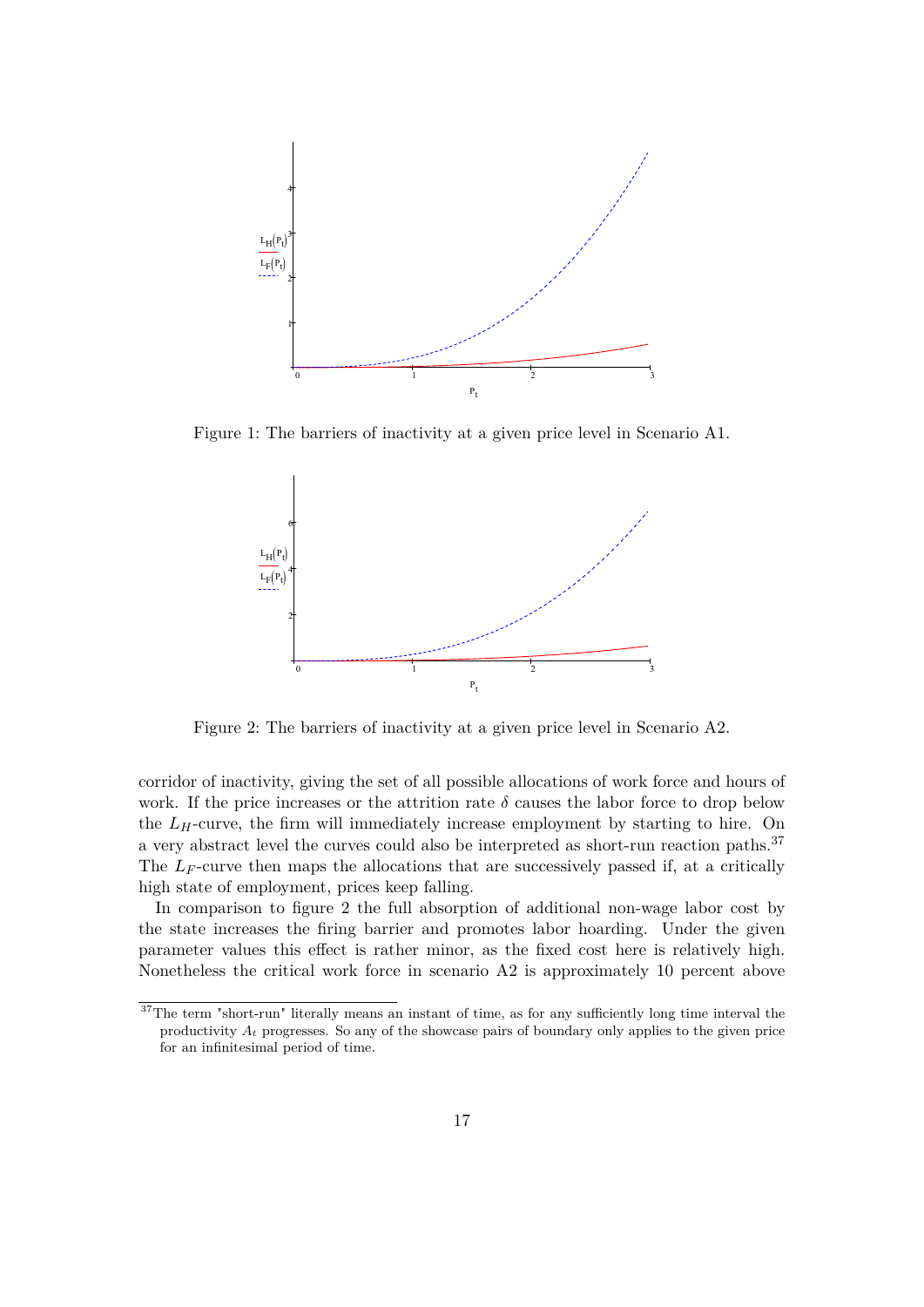| Parameters  | Parameter values |             |             |                         |  |
|-------------|------------------|-------------|-------------|-------------------------|--|
|             | Scenario A1      | Scenario A2 | Scenario B1 | Scenario B <sub>2</sub> |  |
| $h_t(u)$    | 1.524            | 1.02        | 2.838       | 1.9                     |  |
| $h_t(d)$    | 0.461            | 0.296       | 0.346       | 0.223                   |  |
| $E_{L_H P}$ | $3.03\%$         | 2.899%      | 3.846%      | 3.077\%                 |  |
| $E_{L_F P}$ | 2.889%           | 2.864\%     | 2.888%      | 2.867%                  |  |

Table 2: The variation of the optimal hours of work factor and of the price elasticities.

scenario A1 at given price levels. These 10 percent of workers are consequently laid off if, as in scenario A1, the difference in non-wage labor cost is added to the remanence cost.

The window of inactivity, i.e. the range between minimal and maximal tolerated work force in case A is already quite substantial given the yet moderate amount of uncertainty  $\sigma_p = 0.1$ .

Both scenarios differ even more in the amount of tolerated maximal labor. As can be extracted from table 2, the critical hours of work factor in both cases of uncertainty lies above the baseline scenario. In case A2 even a reduction of up to 70 percent of working hours may still be efficient compared to costly firing, hence the slope may still be hibernated with the complete initial staff. The utilization of work force must however be more than 50 percent higher in A1. If the sufficient factor of working hours drops below 46.1 percent, short-time work has lost its benefit, resulting in subsequent alternation to the firing strategy.

The hoarding of labor, promoted by transaction costs and a generous STC program is significantly intensified, if future pricing is increasingly stochastic and forecasts get even more undependable. As in case B the variance of the nondeterministic part of the increments of the price process is four times higher than in case A, the option value of waiting is so predominant, that even if the firm has to carry the whole additional non-wage labor cost, it still will hang on to short-time work up to a reduction of nearly two thirds of operational time. Thus a full-time equivalent of 34.6 percent can be realized until finally the certain and immediate payment of the firing cost is seen as advantageous. Evidently the highest extent of short-time work can be gained if under extreme uncertainty of future market conditions still another economic incentive is offered in terms of the STC program designed in Scenario B. Then the highest extent of short-time of all four showcases is given at a labor volume of but 22.3 percent.

The price elasticities of work force  $E_{L_H}$  and  $E_{L_F}$  shown in table 2 are not sufficient to back a significant influence of the remanence cost on the progression of dismissals, once the strategy of short-time work is abandoned during the downward economic slope. If a given STC program promotes the utilization of short-time work, layoffs are indeed slowed down, yet this effect is too small too allow for a strong statement. The even smoother elasticity concerning recruitment is due to the relatively high maximum of tolerated work force at low price levels and its convergence with rising prices.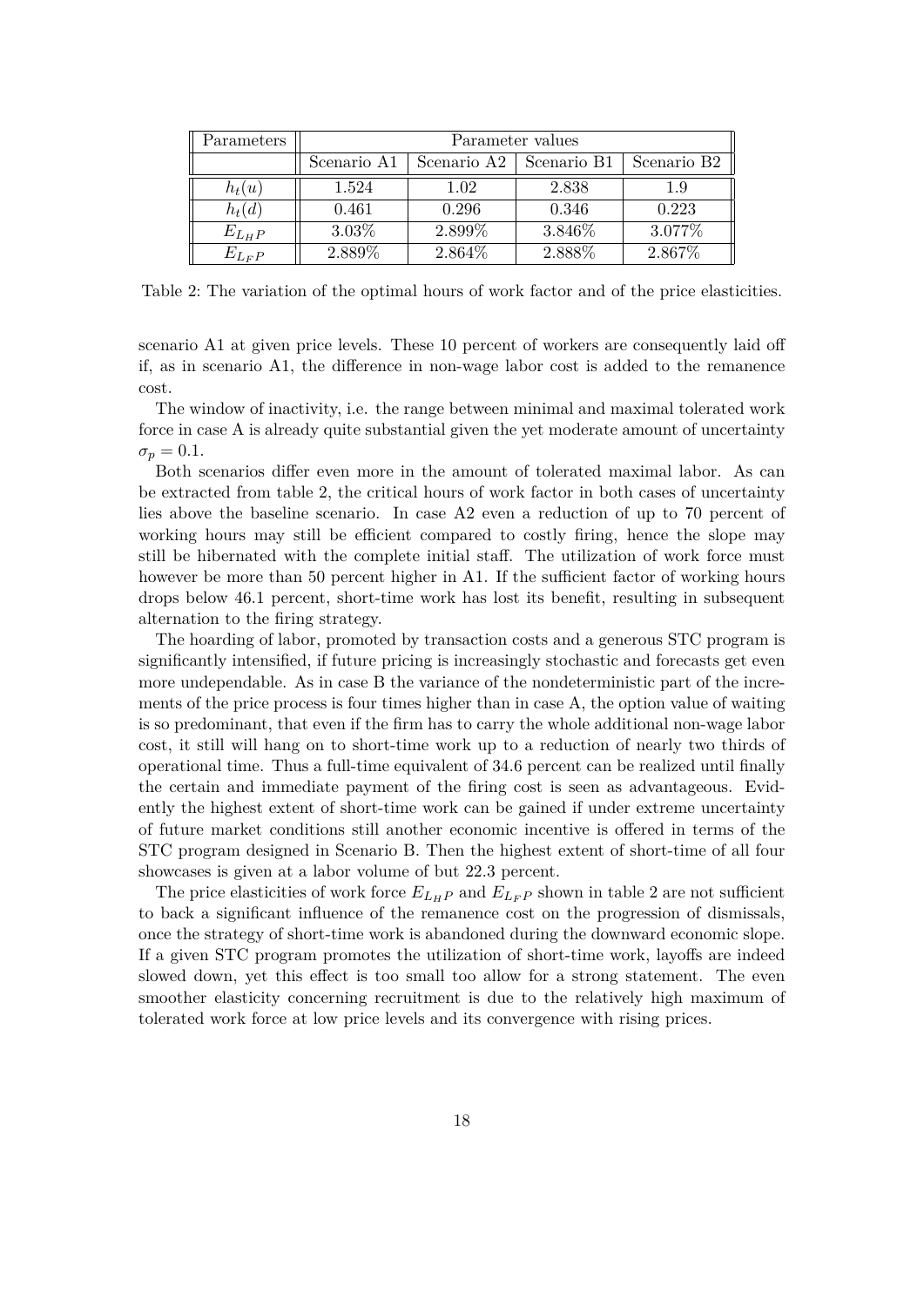# **5 Conclusion**

Within the framework of the devised model the basic effectiveness of a subsidy on shorttime work has been substantiated. Provided the compliance with a labor agreement, the window of inactivity may be widened considerably. Thus the stabilizing effect of positive long-term expectations that may be assumed for a competitive product and socially absorbable layoffs through retirement and job migration can be promoted. Severe business cycles can be hibernated with even massive cuts in working time, if then increasing fixed costs of labor are absorbed by a state program and hence the present value of uncertain future fixed costs is exceeded by certain immediate firing cost. Furthermore, layoffs can be retarded to a more severe state of recession.

The better future revenues can be forecast, the less inaction and a supposedly temporary reduction of labor time will be necessary. Yet if more weight is put on uncertainty as a key characteristic of times of crisis, an extended utilization of a STC program can be emphasized on a theoretical level.

The fact that increased uncertainty in the context of this approach has shown an employment stabilizing effect should not be seen indisputable. Yet it is obvious, that given the positive drift rate of the defined price process, long-term optimism still is an implication of this model, which per se delays transfers of costly labor, as the present value of the future prospect of production is sufficiently high.

# **6 Appendix**

### **6.1 Marginal costs of labor**

Consider the function (8):

$$
C_t(L_t, h_t) = W(h_t) L_t = (wh(1 + s) + w(1 - h_t)s(1 - k) + f) L_t.
$$

The marginal costs of work force then are

$$
\frac{\partial C_t (L_t, h_t)}{\partial L_t} = W = wh (1 + s) + w(1 - h_t)s(1 - k) + f.
$$
\n(43)

If eq. (8) on the other hand is partially differentiated with respect to working time, the marginal costs of hours of work then are

$$
\frac{\partial C_t (L_t, h_t)}{\partial h_t} = (w (1 + s) - ws(1 - k)) L_t
$$

$$
= (w + wsk) L_t
$$

$$
\frac{\partial C_t (L_t, h_t)}{\partial h_t} = (w (1 + sk)) L_t.
$$
(44)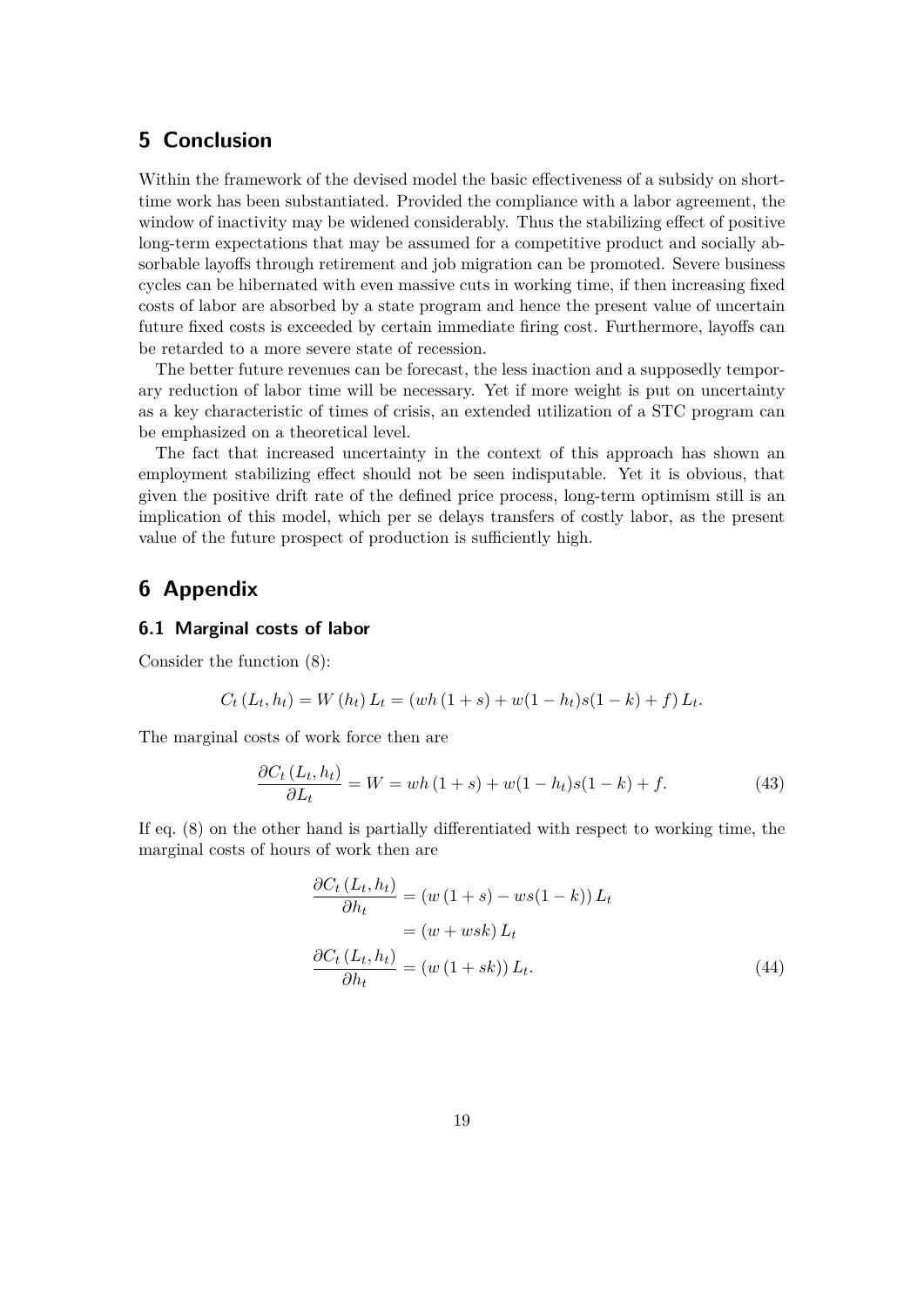# **6.2 Optimal allocation of work force and working time in the absence of transaction costs**

It shall be assumed that  $H = F = 0$ , i.e. that hirings as well as firings are costless. In this special case the maximization calculus is reduced to

$$
V_t \equiv \max_{\{x_t\},\{h_t\}} E_t \left\{ \int_t^{\infty} e^{-r(\tau-t)} \left[ \left( P_\tau A_\tau L_\tau{}^\mu h_\tau{}^\gamma - WL_\tau \right) d\tau \right] \right\}.
$$

In every instant of time then profits  $G(L_t, h_t) = P_t A_t L_t^{\mu} h_t^{\gamma} - WL_t$  are realized. As long as workers can be hired or fired free of cost, waiting is unreasonable. The firm will immediately optimize its work force-working-time-allocation. In perfect competition optimal factor input is given, if the price of the last unit of production equals its production cost. The marginal profit then equals zero:

$$
\frac{\partial R(L_t, h_t)}{\partial L_t} = \frac{\partial C(L_t, h_t)}{\partial L_t}
$$
\n
$$
\mu P_t A_t L_t^{\mu-1} h_t^{\gamma} = wh (1+s) + w(1-h_t)s(1-k) + f
$$
\n
$$
L_t^{\mu-1} = \frac{h (w (1+s) - ws (1-k)) + ws (1-k) + f}{\mu P_t A_t h_t^{\gamma}}
$$
\n
$$
L_t = \left[ \frac{h (w (1+s) - ws (1-k)) + ws (1-k) + f}{\mu P_t A_t h_t^{\gamma}} \right]^{\frac{1}{\mu-1}}.
$$
\n(45)

In perfect competition the same principle holds true for changes in hours of work:

$$
\frac{\partial R(L_t, h_t)}{\partial h_t} = \frac{\partial C(L_t, h_t)}{\partial h_t}
$$

$$
\gamma P_t A_t L_t^{\mu} h_t^{\gamma - 1} = (w (1 + sk)) L_t
$$

$$
\gamma P_t A_t L_t^{\mu - 1} h_t^{\gamma - 1} = (w (1 + sk))
$$

$$
L_t^{\mu - 1} = \frac{w (1 + sk)}{\gamma P_t A_t h_t^{\gamma - 1}}
$$

$$
L_t = \left[\frac{w (1 + sk)}{\gamma P_t A_t h_t^{\gamma - 1}}\right]^{\frac{1}{\mu - 1}}.
$$
(46)

In an equilibrium both constraints must be met. Equalizing the equations (45) and (46) yields the optimal full-time factor: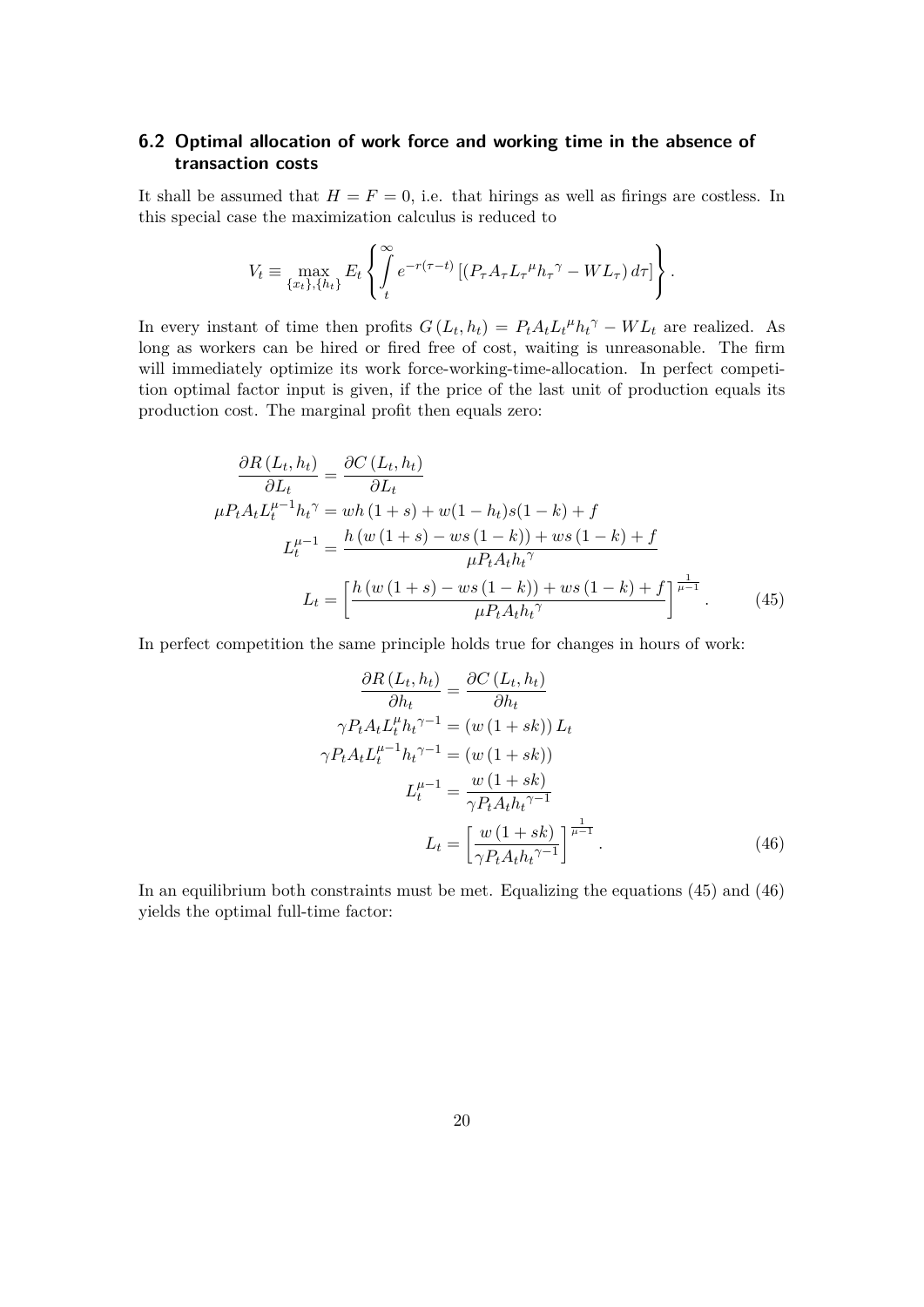$$
\left[\frac{w(1+sk)}{\gamma P_t A_t h_t^{\gamma-1}}\right]^{\frac{1}{\mu-1}} = \left[\frac{h(w(1+s) - ws(1-k)) + ws(1-k) + f}{\mu P_t A_t h_t^{\gamma}}\right]^{\frac{1}{\mu-1}}
$$
\n
$$
\frac{w(1+sk)}{\gamma h_t^{\gamma-1}} = \frac{h(w(1+s) - ws(1-k)) + ws(1-k) + f}{\mu h_t^{\gamma}}
$$
\n
$$
\frac{w(1+sk)}{\gamma h_t^{\gamma-1}} = \frac{(w(1+s) - ws(1-k))}{\mu h_t^{\gamma-1}} + \frac{ws(1-k) + f}{\mu h_t^{\gamma}}
$$
\n
$$
\frac{1}{\gamma} \cdot w(1+sk) = \frac{1}{\mu} \cdot (w(1+s) - ws(1-k)) + \frac{ws(1-k) + f}{\mu h_t}
$$
\n
$$
\frac{ws(1-k) + f}{\mu h_t} = \frac{1}{\gamma} \cdot w(1+sk) - \frac{1}{\mu} \cdot (w(1+s) - ws(1-k))
$$
\n
$$
\frac{\mu h_t}{ws(1-k) + f} = \frac{\gamma}{w(1+sk)} - \frac{\mu}{(w(1+s) - ws(1-k))}
$$
\n
$$
\frac{\mu h_t}{ws(1-k) + f} = \frac{\gamma}{w(1+sk)} - \frac{\mu}{w(1+sk)}
$$
\n
$$
h_t^* = \frac{(\gamma - \mu) (ws(1-k) + f)}{\mu (w(1+sk))}
$$
\n(47)

Recycling of this expression into eq. (46) shows the optimal amount of work force:

$$
L_{t} = \left[\frac{w(1+sk)}{\gamma P_{t} A_{t} \left(\frac{(\gamma-\mu)(ws(1-k)+f)}{\mu(w(1+sk))}\right)^{\gamma-1}}\right]^{\frac{1}{\mu-1}}
$$
  

$$
L_{t}^{*} = \left[\frac{\mu^{\gamma-1} (w(1+sk))^{2-\gamma}}{\gamma P_{t} A_{t} \left[(\gamma-\mu)(ws(1-k)+f)\right]^{\gamma-1}}\right]^{\frac{1}{\mu-1}}.
$$
(48)

### **6.3 Optimum of working hours**

The optimal full-time factor  $h_t^*$  with respect to the labor force present  $L_t$  and the present price  $P_t$  is set, if the marginal profit of hours of work is zero, i.e.

$$
\frac{\partial R(L_t, h_t)}{\partial h_t} = \frac{\partial C(L_t, h_t)}{\partial h_t}.
$$

Equation (46) can be converted to:

$$
h_t^*(P_t, A_t, L_t) = \left[\frac{w(1+sk)}{\gamma P_t A_t L_t^{\mu-1}}\right]^{\frac{1}{\gamma-1}}.\tag{49}
$$

### **6.4 Optimal transaction calculus with respect to hiring and firing costs**

The equations (16) and (18),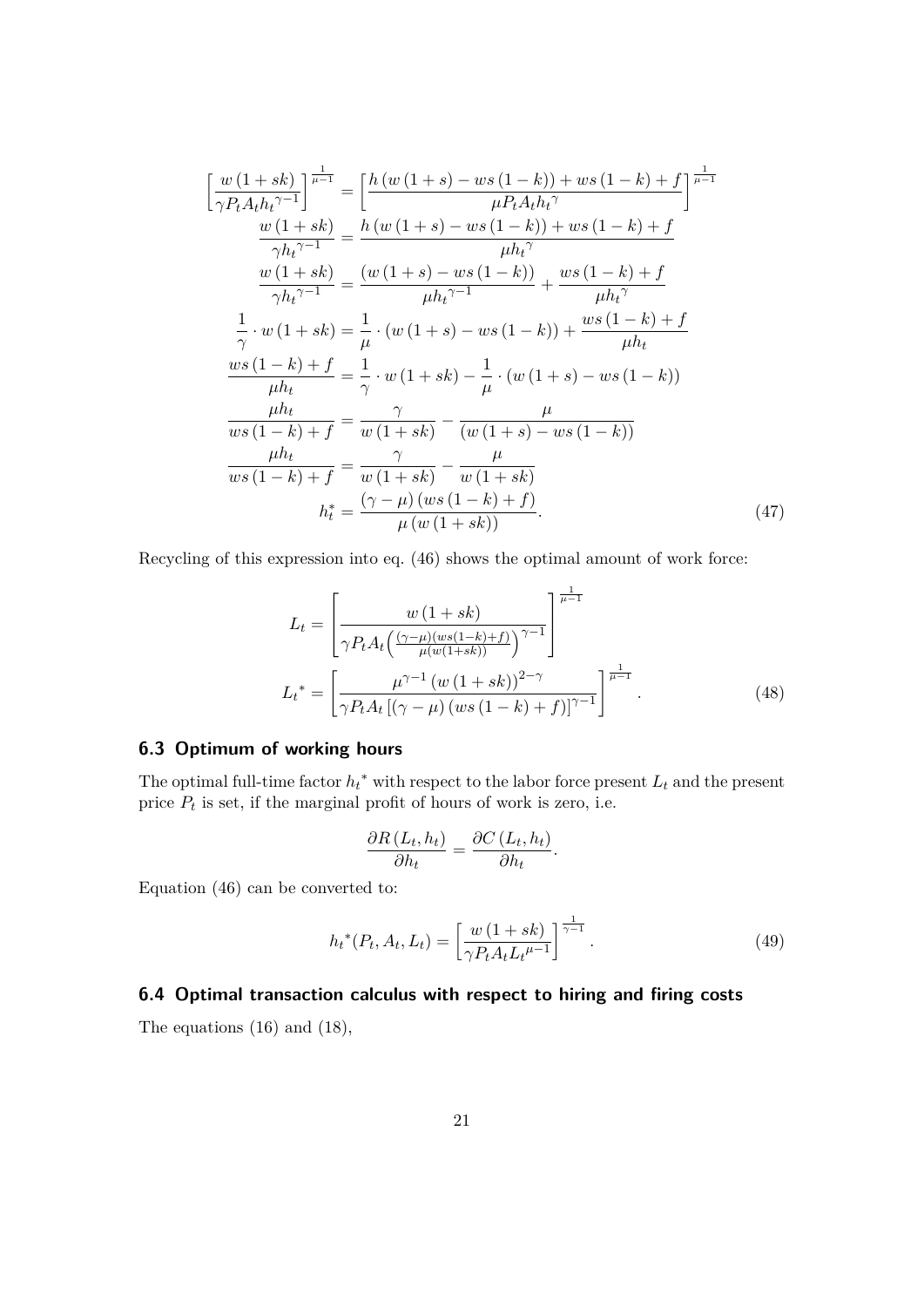$$
dX_t < 0 \text{ if } E_t \left\{ \int_t^{\infty} (\eta_\tau - W) e^{-(r+\delta)(\tau-t)} d\tau \right\} = -F \tag{50}
$$

and

$$
dX_t > 0 \text{ if } E_t \left\{ \int_t^{\infty} (\eta_\tau - W) e^{-(r+\delta)(\tau-t)} d\tau \right\} = H \tag{51}
$$

can be rewritten to

$$
dX_t < 0 \text{ if } E_t \left\{ \int_t^{\infty} \eta_\tau e^{-(r+\delta)(\tau-t)} d\tau \right\} - E_t \left\{ \int_t^{\infty} W e^{-(r+\delta)(\tau-t)} d\tau \right\} = -F \quad (52)
$$

$$
dX_t > 0 \text{ if } E_t \left\{ \int_t^\infty \eta_\tau e^{-(r+\delta)(\tau-t)} d\tau \right\} - E_t \left\{ \int_t^\infty W e^{-(r+\delta)(\tau-t)} d\tau \right\} = H. \tag{53}
$$

The probability of total wages W being paid at future instants of time decays at a rate  $\delta$ , which can be interpreted as the periodic probability of an employee quitting or retiring. Future expected value need to be further discounted by the inflation rate *r*. The present value of all future wages is then a perpetuity, thus both equations are

$$
dX_t < 0 \text{ if } E_t \left\{ \int_t^{\infty} \eta_\tau e^{-(r+\delta)(\tau-t)} d\tau \right\} - \frac{W}{(r+\delta)} = -F \tag{54}
$$

and

$$
dX_t > 0 \text{ if } E_t \left\{ \int_t^\infty \eta_\tau e^{-(r+\delta)(\tau-t)} d\tau \right\} - \frac{W}{(r+\delta)} = H,\tag{55}
$$

resp., after rewriting,

$$
dX_t < 0 \text{ if} \qquad E_t \left\{ \int_t^\infty \eta_\tau e^{-(r+\delta)(\tau-t)} d\tau \right\} = \frac{W}{(r+\delta)} - F \tag{56}
$$

and

$$
dX_t > 0 \text{ if } E_t \left\{ \int_t^{\infty} \eta_\tau e^{-(r+\delta)(\tau-t)} d\tau \right\} = \frac{W}{(r+\delta)} + H. \tag{57}
$$

So the present value of the expected cumulative marginal revenue product of work force at the state of hiring equals the costs of this new worker, which are the perpetuity of wages and the hiring cost. To simplify interpretation eq. (56) may also be rewritten to

$$
dX_t < 0 \text{ if } \frac{W}{(r+\delta)} = E_t \left\{ \int_t^{\infty} \eta_\tau e^{-(r+\delta)(\tau-t)} d\tau \right\} + F,
$$

separating the benefits of the transaction to the left side and its cost to the right side of the equation, as done in eq. (57). In the incidence of a dismissal the saved future wages are then compared to the cumulative loss of production and the firing cost.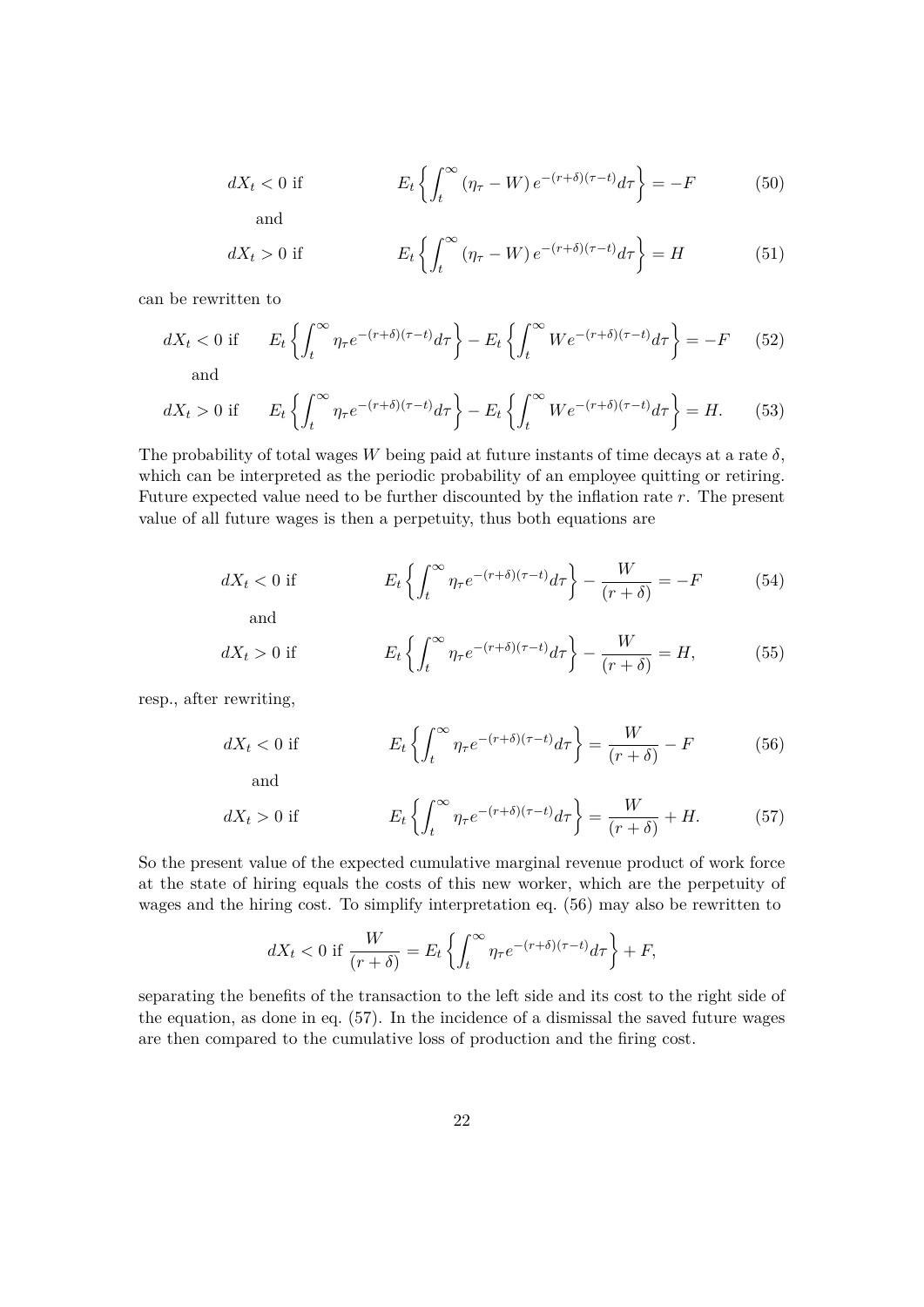### **6.5 Modification of the barriers by an underrun or overrun**

According to eq. (23) influence of the lower and upper boundary on the regulated process is

$$
+g'(\xi_t)\frac{\zeta_t}{U_t}dD_t-g'(\xi_t)\frac{\zeta_t D_t}{U_t^2}dU_t.
$$

Eq. (21) is equivalent to

$$
\zeta_t = \xi_t \frac{U_t}{D_t}.
$$

Insertion into the barrier terms yields

$$
+g'(\xi_t)\frac{\xi_t U_t}{U_t D_t}dD_t-g'(\xi_t)\frac{\xi_t D_t U_t}{U_t^2 D_t}dU_t.
$$

The process  $\{D_t\}$  increases only if and yet every time the regulated process reaches the lower boundary.  ${U_t}$  increases likewise, if  $\xi_t$  reaches the upper boundary. So if  $\xi_t = d$ , then  $dD_t \neq 0$  and if  $\xi_t = u$ , then  $dU_t \neq 0$ . Substitution of  $\xi_t$  with *d* and *u* gives rise to

$$
+dg'(d)\frac{dD_t}{D_t} - ug'(u)\frac{dU_t}{U_t}
$$

and leads to eq. (24). The case, that  $\xi_t \neq d$  or  $\xi_t \neq u$  does not need to be considered, as the corresponding terms are multiplied to zero, if  $dD_t = 0$  or  $dU_t = 0$ .

### **6.6 Integration by parts**

For a generic stochastic process  $\xi_t = \zeta_t \frac{D_t}{U_t}$  $\frac{D_t}{U_t}$ , following the product rule of Itô processes, the differential

$$
d\xi_t = \frac{D_t}{U_t} d\zeta_t + \frac{\zeta_t}{U_t} dD_t - \frac{\zeta_t D_t}{U_t^2} dU_t
$$

applies, where  $\zeta_t(B_t)$ ,  $D_t(B_t)$  and  $U_t(B_t)$  are stochastic processes in terms of respective mappings of a mutual Wiener process  $B_t$ . Integration by parts gives the expression in terms of integrals:

$$
\xi_t = \xi_0 + \int_0^t \frac{D_t}{U_t} d\zeta_t + \int_0^t \frac{\zeta_t}{U_t} dD_t - \int_0^t \frac{\zeta_t D_t}{U_t^2} dU_t.
$$

Similarly for the product  $e^{-\lambda t} \xi_t$  the differential equation

$$
d\left(e^{-\lambda t}\xi_t\right) = e^{-\lambda t}d\xi_t - \lambda e^{-\lambda t}\xi_t,
$$

resp. the integral form<sup>38</sup>

$$
e^{-\lambda t} \xi_t = \int_0^t e^{-\lambda t} d\xi_t - \lambda \int_0^t e^{-\lambda t} \xi_t
$$

 $38$ See Harrison (1985), p. 73.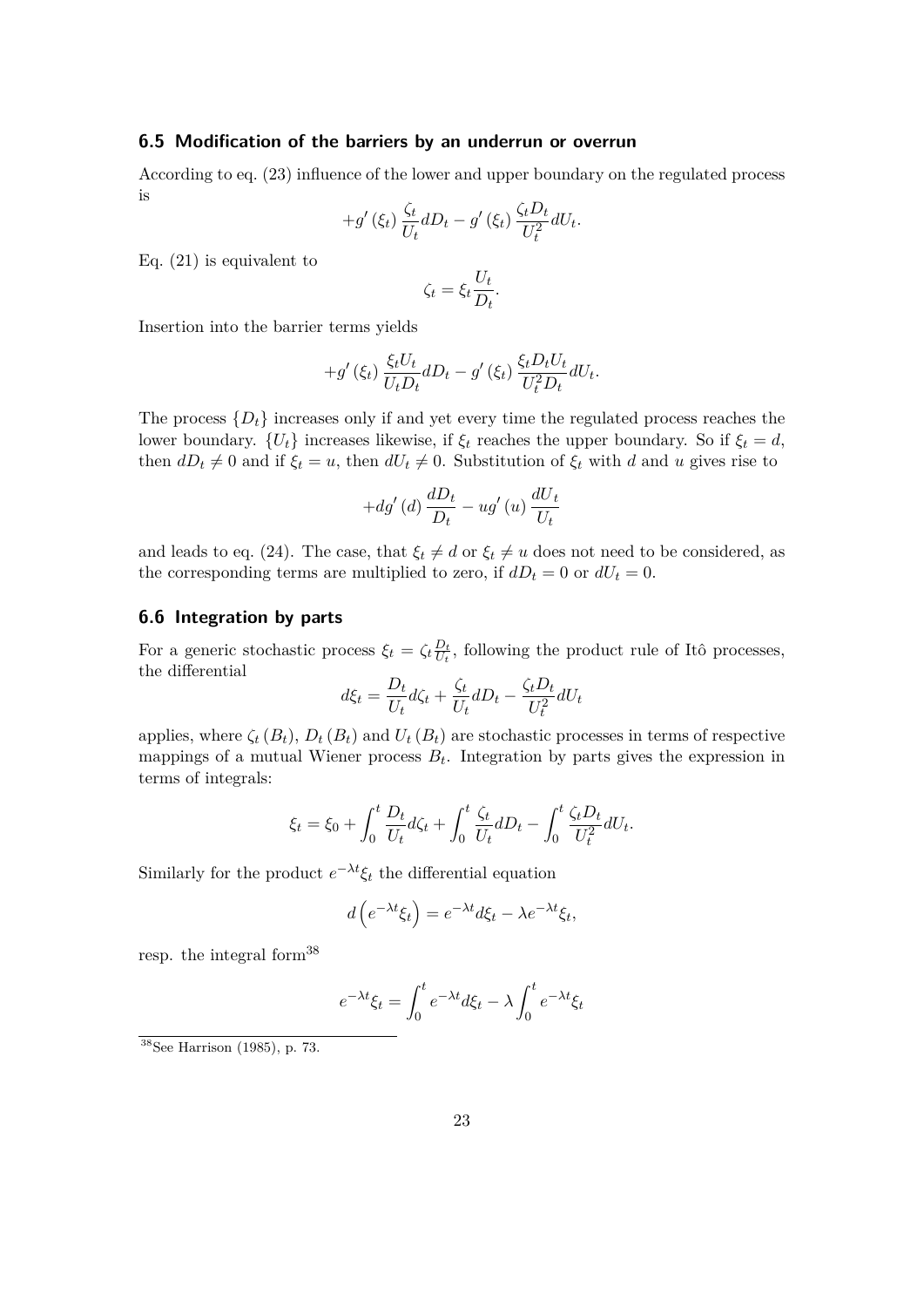holds true. Integration by parts of  $\{g(\xi_t) e^{-\lambda t}\}\$  modifies eq. (24) to

$$
e^{-\lambda t}g(\xi_t) = g(\xi_0) + \int_0^t e^{-\lambda \nu} \left[ \vartheta g'(\xi_\nu) \xi_\nu + \left( \frac{\sigma^2}{2} \right) g''(\xi_\nu) \xi_\nu^2 - \lambda g(\xi_\nu) \right] d\nu +
$$
  
+ 
$$
\int_0^t e^{-\lambda \nu} \sigma g'(\xi_\nu) \xi_\nu dB_t + dg'(d) \int_0^t e^{-\lambda \nu} \left( \frac{dD_t}{D_t} \right) -
$$
  
- 
$$
ug'(u) \int_0^t e^{-\lambda \nu} \left( \frac{dU_t}{U_t} \right).
$$

Under the conditions

$$
\lambda > 0,
$$
  
\n
$$
-\infty < g(\xi_t) < \infty,
$$
  
\n
$$
-\infty < g'(\xi_t) \xi_t < \infty,
$$
  
\n
$$
dg'(d) = 0
$$
  
\nand 
$$
ug'(u) = 0
$$

the result for  $t \to \infty$  is

$$
\overrightarrow{e^{-\lambda t}} \overrightarrow{g(\xi_t)} = g(\xi_0) + \int_0^t e^{-\lambda \nu} \left[ \vartheta g'(\xi_\nu) \xi_\nu + \left( \frac{\sigma^2}{2} \right) g''(\xi_\nu) \xi_\nu^2 - \lambda g(\xi_\nu) \right] d\nu +
$$
\n
$$
+ \int_0^t e^{-\lambda \nu} \overrightarrow{g'(\xi_\nu)} \overrightarrow{\xi_\nu} dB_t + \overrightarrow{dg'(d)} \int_0^t e^{-\lambda \nu} \left( \frac{dD_t}{D_t} \right) -
$$
\n
$$
- \overrightarrow{ug'(u)} \int_0^t e^{-\lambda \nu} \left( \frac{dU_t}{U_t} \right).
$$

### **6.7 Solution of the differential equation**

The expected cumulative marginal revenue product of work force is given for  $\{\xi_t\} = \{\eta_t\}$ according to the generic regulator

$$
g(\xi) = \frac{\xi}{\lambda - \vartheta} + \frac{\xi^{\alpha_1} (u^{\alpha_2} d - u d^{\alpha_2})}{(\lambda - \vartheta) \alpha_1 (u^{\alpha_1} d^{\alpha_2} - u^{\alpha_2} d^{\alpha_1})} + \frac{\xi^{\alpha_2} (ud^{\alpha_1} - u^{\alpha_1} d)}{(\lambda - \vartheta) \alpha_2 (u^{\alpha_1} d^{\alpha_2} - u^{\alpha_2} d^{\alpha_1})}
$$

as a mapping of the {*ξ*} process and the lower and upper boundaries *d* and *u* to the regulated process  $g(\xi)$ . It is given by the generic solution

$$
g(\xi) = \frac{1}{\lambda - \vartheta} \left( \xi + B_1 \xi^{\alpha_1} + B_2 \xi^{\alpha_2} \right),
$$

of the differential equation (25), to which the final form is determined by the constants of integration  $B_1$  and  $B_2$ , being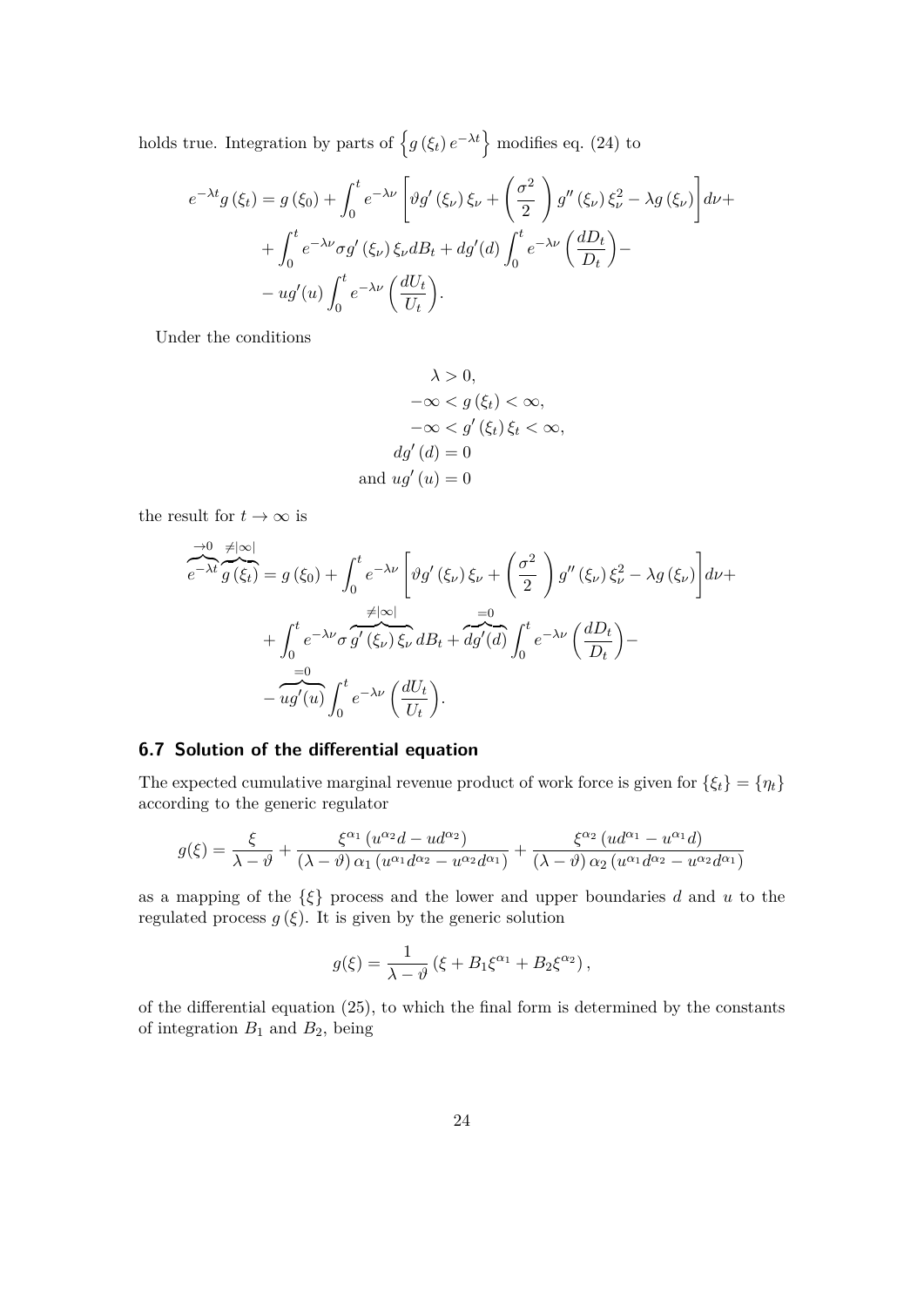$$
B_1 = \frac{u^{\alpha_2}d - ud^{\alpha_2}}{\alpha_1 \left(u^{\alpha_1}d^{\alpha_2} - u^{\alpha_2}d^{\alpha_1}\right)},\tag{58}
$$

$$
B_2 = \frac{ud^{\alpha_1} - u^{\alpha_1}d}{\alpha_2 \left(u^{\alpha_1}d^{\alpha_2} - u^{\alpha_2}d^{\alpha_1}\right)},\tag{59}
$$

and the general solutions  $\alpha_1$  and  $\alpha_2$  to the second degree polynomial equation

$$
\left(\frac{\sigma^2}{2}\right)\alpha^2 + \left(\vartheta - \left(\frac{\sigma^2}{2}\right)\right)\alpha - \lambda = 0.
$$

The solutions  $\alpha_1$  and  $\alpha_2$  are determined by the parameters of the distribution of the generic regulated process *ξ* and equal

$$
\alpha_1 \equiv \left(\frac{1}{\sigma^2}\right) \left[ \left( \left(\frac{\sigma^2}{2}\right) - \vartheta \right) + \sqrt{\left(\vartheta - \left(\frac{\sigma^2}{2}\right)\right)^2 + 2\sigma^2 \lambda} \right]
$$
(60)

resp.

$$
\alpha_2 \equiv \left(\frac{1}{\sigma^2}\right) \left[ \left( \left(\frac{\sigma^2}{2}\right) - \vartheta \right) - \sqrt{\left(\vartheta - \left(\frac{\sigma^2}{2}\right)\right)^2 + 2\sigma^2 \lambda} \right]. \tag{61}
$$

In this specific model these parameters are the parameters of the {*η*} process, i.e. the MRPW:

$$
\alpha_1 \equiv \left(\frac{1}{\sigma_\eta^2}\right) \left[ \left( \left(\frac{\sigma_\eta^2}{2}\right) - \vartheta_\eta \right) + \sqrt{\left( \vartheta_\eta - \left(\frac{\sigma_\eta^2}{2}\right) \right)^2 + 2\sigma_\eta^2 \left( r + \delta \right)} \right]
$$
(62)

resp.

$$
\alpha_2 \equiv \left(\frac{1}{\sigma_\eta^2}\right) \left[ \left( \left(\frac{\sigma_\eta^2}{2}\right) - \vartheta_\eta \right) - \sqrt{\left( \vartheta_\eta - \left(\frac{\sigma_\eta^2}{2}\right) \right)^2 + 2\sigma_\eta^2 \left( r + \delta \right)} \right].
$$
 (63)

In this case the substitution with the specific parameters shows the regulator

$$
E_t \left\{ \int_t^{\infty} \eta_{\tau} \cdot e^{-(r+\delta)(\tau-t)} d\tau; \eta_t, u, d \right\}
$$
  
= 
$$
\frac{1}{r+\delta-\vartheta_{\eta}} \left( \eta_t + \frac{\eta_t^{\alpha_1} (u^{\alpha_2}d - ud^{\alpha_2})}{\alpha_1 (u^{\alpha_1}d^{\alpha_2} - u^{\alpha_2}d^{\alpha_1})} + \frac{\eta_t^{\alpha_2} (ud^{\alpha_1} - u^{\alpha_1}d)}{\alpha_2 (u^{\alpha_1}d^{\alpha_2} - u^{\alpha_2}d^{\alpha_1})} \right).
$$

### **6.8 The parameters of the distribution of the MRPW**

The MRPW is a function of the stochastic  ${P_t}$  process, hence  ${\eta_t}$  too is a stochastic process. Its distribution parameters are defined by the determinant deterministic and stochastic variables. Following eq. (10) the MRPW is equal to

$$
\eta_t = \mu P_t A_t L_t^{\mu - 1} h_t^{\gamma}.
$$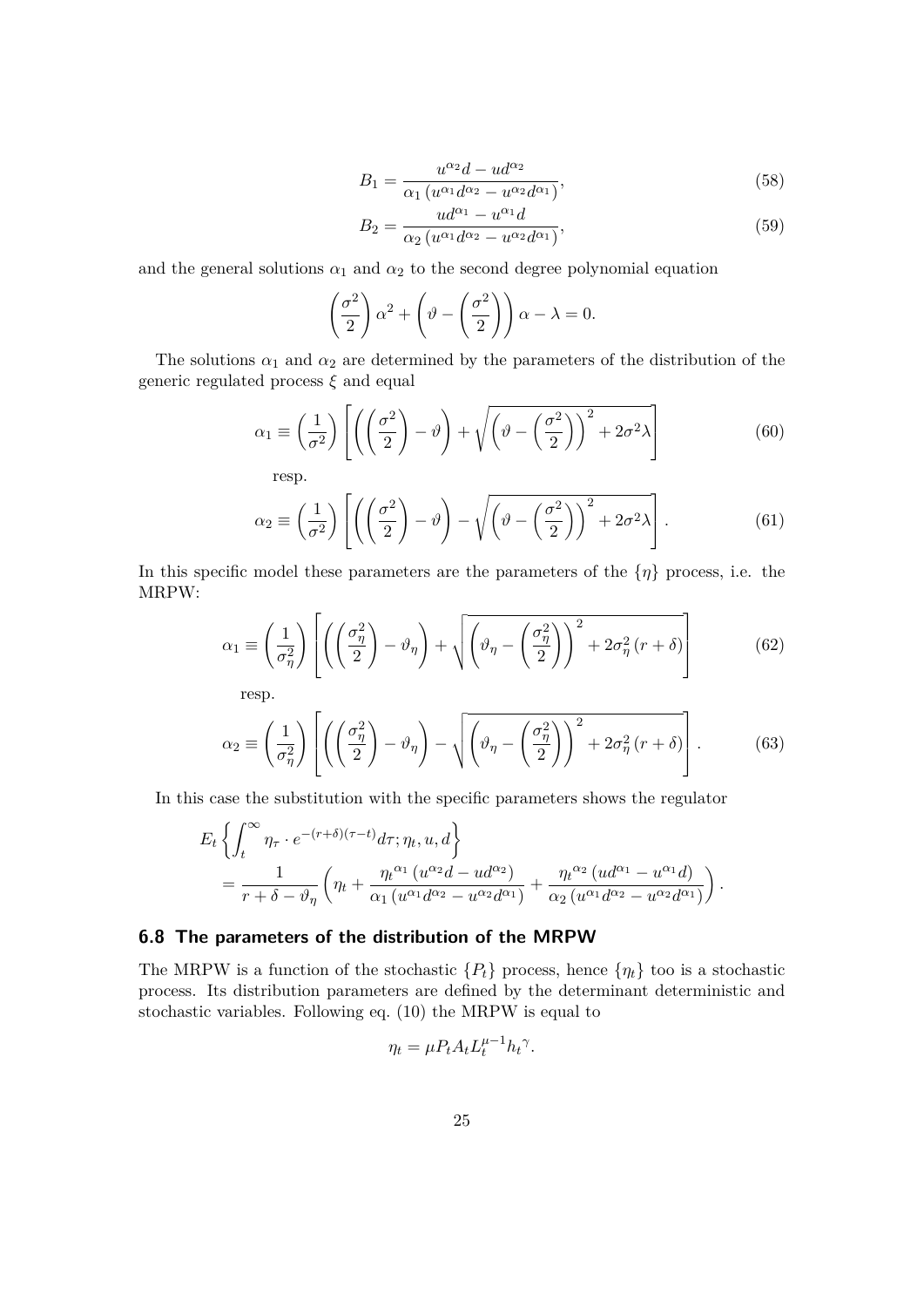The standard deviation of  $\eta_t$  is simply given by

$$
\sigma_{\eta} = \sigma_p \tag{64}
$$

based on its direct proportionality. For the expected value of future instants of time *τ* the equivalent equations<sup>39</sup>

$$
E_t\left(\eta_\tau\right) = \eta_t e^{(\tau - t)\left(\vartheta_\eta - \frac{1}{2}\sigma_\eta{}^2\right)}\tag{65}
$$

$$
E_t(\eta_\tau) = \mu \cdot E_t(A_\tau) \cdot E_t(P_\tau) \cdot E_t(L_\tau)^{\mu - 1} \cdot E_t(h_\tau)^\gamma \tag{66}
$$

hold true. The deterministically evolving labor productivity  $A_{\tau}$  has the growth rate  $\vartheta_a$ , thus in continuous time  $A_{\tau} = A_t e^{\vartheta_a(\tau - t)}$ . The hours of work have no independent trend:  $E_t(h_\tau) = h_t$ . The labor force is subject to a deterministic decay through retirement, extraordinary dismissal and job migration initiated by the employee. All these phenomena are combined to the attrition rate  $\delta$ . The expected value is  $E_t(L_{\tau}) = L_t e^{-\delta(\tau - t)}$ . Eq. (66) can be expressed as

$$
E_t(\eta_\tau) = \mu \cdot \left( A_t e^{\vartheta_a (\tau - t)} \right) \cdot \left( P_t e^{(\vartheta_p - \frac{1}{2}\sigma_p^2)(\tau - t)} \right) \cdot \left( L_t e^{-\delta(\tau - t)} \right)^{\mu - 1} \cdot h_t^{\gamma}
$$
  
= 
$$
\left( \mu \cdot A_t P_t \cdot L_t^{\mu - 1} \cdot h_t^{\gamma} \right) \cdot e^{\vartheta_a (\tau - t)} \cdot e^{(\vartheta_p - \frac{1}{2}\sigma_p^2)(\tau - t)} \cdot e^{-\delta(\tau - t)(\mu - 1)}.
$$

The term in brackets is equal to the MRPW according to eq. (10), so that

$$
E_t(\eta_\tau) = \eta_t \cdot e^{\vartheta_a(\tau - t) + (\vartheta_p - \frac{1}{2}\sigma_p^2)(\tau - t) + \delta(\tau - t)(1 + \mu)}
$$
  
= 
$$
\eta_t \cdot e^{(\tau - t) \cdot (\vartheta_a + \vartheta_p - \frac{1}{2}\sigma_p^2 + \delta(1 - \mu))}.
$$

Inserting  $E_t(\eta_\tau)$  from eq. (65) yields

$$
\eta_t e^{(\tau-t)\left(\vartheta_\eta - \frac{1}{2}\sigma_\eta{}^2\right)} = \eta_t \cdot e^{(\tau-t)\cdot\left(\vartheta_a + \vartheta_p - \frac{1}{2}\sigma_p{}^2 + \delta(1-\mu)\right)},
$$

and, after further simplification and logarithmic calculus

$$
\vartheta_{\eta} - \frac{1}{2}\sigma_{\eta}^{2} = \vartheta_{a} + \vartheta_{p} - \frac{1}{2}\sigma_{p}^{2} + \delta(1 - \mu).
$$

Substitution of the standard deviation in eq. (64) eliminates the standard deviation terms in

$$
\vartheta_{\eta} - \frac{1}{2}\sigma_p{}^2 = \vartheta_a + \vartheta_p - \frac{1}{2}\sigma_p{}^2 + \delta(1 - \mu),
$$

finally resulting in the drift of the MRPW

$$
\vartheta_{\eta} = \vartheta_a + \vartheta_p + \delta(1 - \mu). \tag{67}
$$

<sup>&</sup>lt;sup>39</sup>For the explicit solutions familiarize with Ross (2007), p. 631-632 and Wiersema (2008), p. 105-108.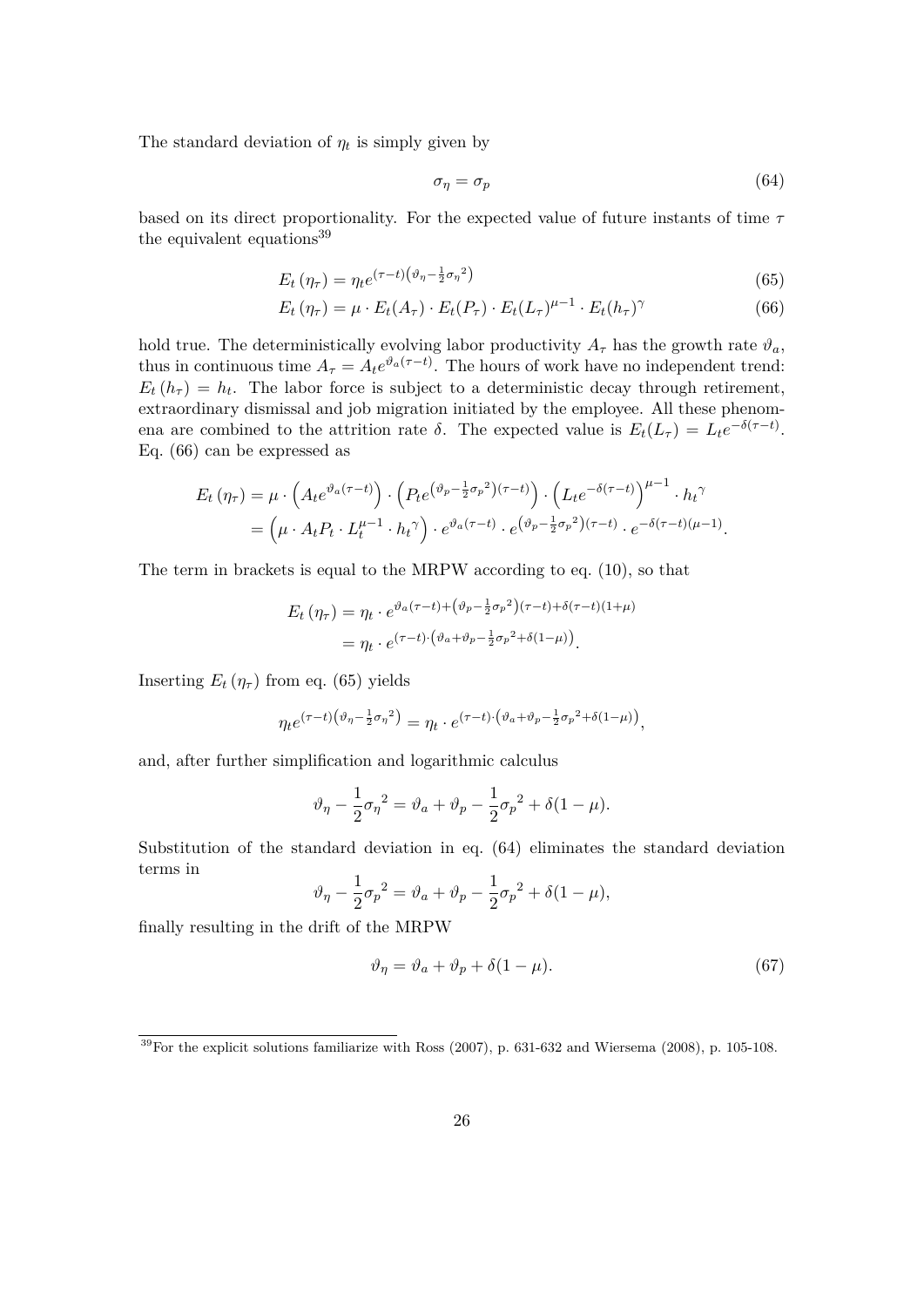### **6.9 Variation of total costs of work force in the window of inactivity**

If working time adjustments are a locally dominant strategy the amount of work force and the hours of work factor, following eq. (46), are interdependent:

$$
L_t(h_t) = \left[\frac{w(1+sk)}{\gamma P_t A_t h_t^{\gamma-1}}\right]^{\frac{1}{\mu-1}}.
$$

The MRPW in eq. (10) may alternatively be expressed independent of  $L_t$ , solely as a function of *h<sup>t</sup>* :

$$
\eta_t(L_t, h_t) = \mu P_t A_t L_t^{\mu-1} h_t^{\gamma}
$$
  

$$
\eta_t(h_t) = \mu P_t A_t \left[ \left[ \frac{w (1 + sk)}{\gamma P_t A_t h_t^{\gamma - 1}} \right]^{\mu-1} h_t^{\gamma}
$$
  

$$
\eta_t(h_t) = \frac{\mu}{\gamma} w (1 + sk) h_t.
$$
  
(68)

Rewriting yields the hours of work factor, that is the respective optimum for any individual allocation in the window of inaction

$$
h_t^*(\eta_t) = \frac{\gamma}{\mu} \frac{\eta_t}{w(1+sk)},\tag{69}
$$

which is now solely expressed in terms of the MRPW  $\eta_t$ . For the critical MRPW values *d* and *u*, marking the boundaries of inactivity, the corresponding hours of work factors are defined by

$$
h_t^*(d) = \frac{\gamma}{\mu} \frac{d}{w(1+sk)}\tag{70}
$$

$$
h_t^*(u) = \frac{\gamma}{\mu} \frac{u}{w(1+sk)}.\tag{71}
$$

Now eq. (69) is applied, to reform the total cost of employment

$$
W_t(h_t) = wh_t(1+s) + w(1-h_t)s(1-k) + f,
$$

which in eq.  $(12)$  depends on  $h_t$ , to a function solely defined by the MRPW:

$$
W_t(\eta_t) = w \left[ \frac{\gamma}{\mu} \cdot \frac{\eta_t}{w(1+sk)} \right] (1+s) + w \left( 1 - \left[ \frac{\gamma}{\mu} \cdot \frac{\eta_t}{w(1+sk)} \right] \right) s \cdot (1-k) + f
$$
  
\n
$$
= \frac{\gamma}{\mu} \cdot \eta_t \cdot \frac{(1+s)}{(1+sk)} + ws(1-k) - \frac{\gamma}{\mu} \cdot \eta_t \cdot \frac{s(1-k)}{(1+sk)} + f
$$
  
\n
$$
= \frac{\gamma}{\mu} \cdot \eta_t \cdot \frac{1+s-s+sk}{(1+sk)} + ws(1-k) + f
$$
  
\n
$$
W_t(\eta_t) = \frac{\gamma}{\mu} \cdot \eta_t + ws(1-k) + f.
$$
\n(72)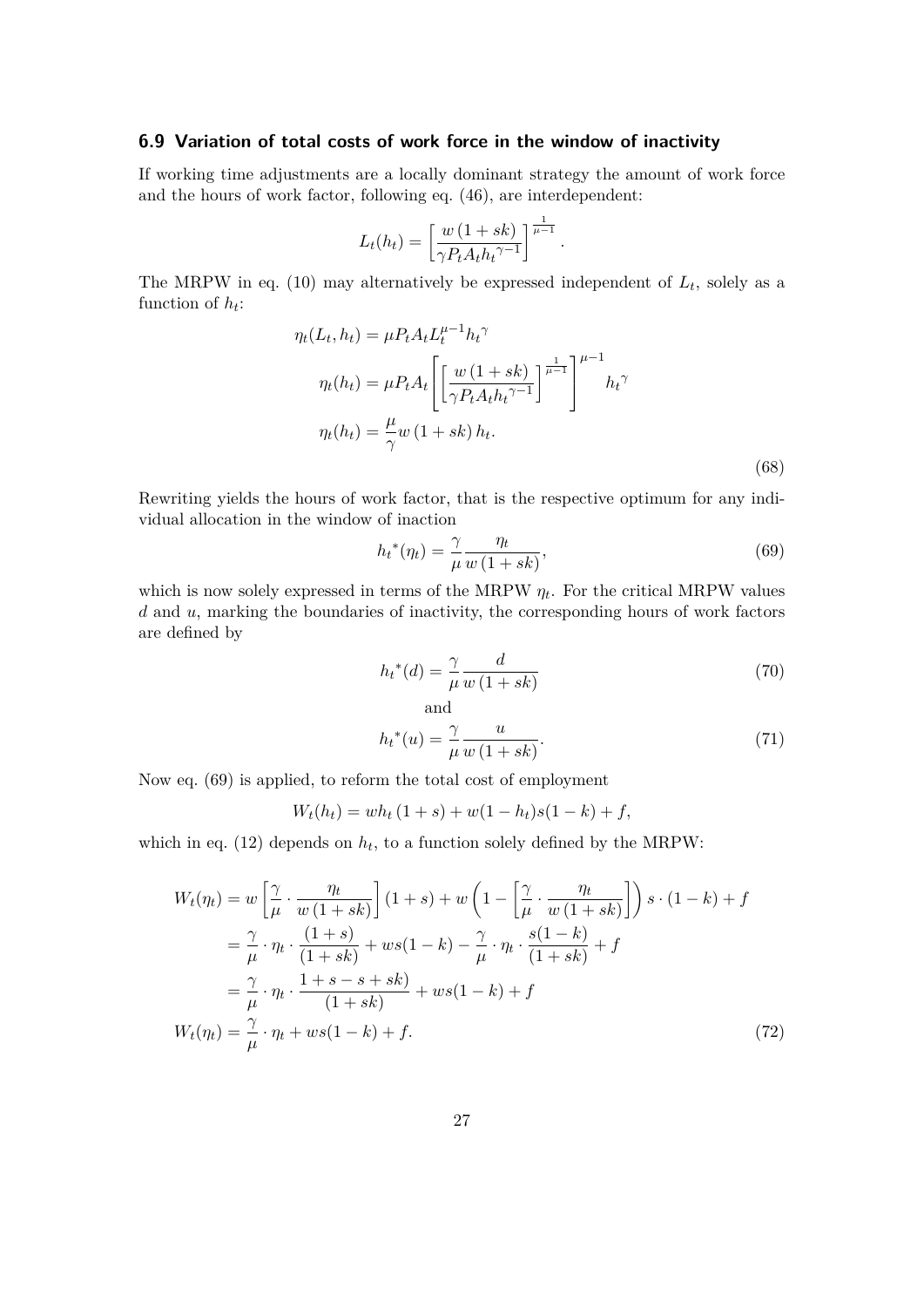When again  $\eta_t$  is being substituted by the boundary values *d* and *u*, the critical total costs or to put it differently the marginal costs of the work force at the allocations of firing and hiring are found:

$$
W_t(d) = \frac{\gamma}{\mu} \cdot d + ws(1 - k) + f \tag{73}
$$

and

$$
W_t(u) = \frac{\gamma}{\mu} \cdot u + ws(1 - k) + f. \tag{74}
$$

# **6.10 Range of prices and employment within the boundaries of strategic optimality**

Insertion of the optimal hours of work factor with respect to the  $\rm MRPW^{40}$ 

$$
h_t^*(\eta_t) = \frac{\gamma}{\mu} \frac{\eta_t}{w(1+sk)}
$$

into eq. (10) yields the function of the optimal amount of labor force at any given MRPW:

$$
\eta_t = \mu P_t A_t L_t^{\mu-1} \left[ \frac{\gamma}{\mu} \frac{\eta_t}{w (1 + sk)} \right]^\gamma
$$
  
\n
$$
L_t^{1-\mu} = \mu^{1-\gamma} P_t A_t \eta_t^{\gamma-1} \left( \frac{\gamma}{w (1 + sk)} \right)^\gamma
$$
  
\n
$$
L_t^{1-\mu} = \left( \frac{\mu}{\eta_t} \right)^{1-\gamma} P_t A_t \left( \frac{\gamma}{w (1 + sk)} \right)^\gamma
$$
  
\n
$$
L_t^* (P_t, \eta_t) = (P_t A_t)^{\frac{1}{1-\mu}} \left( \frac{\mu}{\eta_t} \right)^{\frac{1-\gamma}{1-\mu}} \left( \frac{\gamma}{w (1 + sk)} \right)^{\frac{\gamma}{1-\mu}}.
$$
\n(75)

Expressing the same statement in terms of  $P_t$  and replacing the generic variable  $\eta_t$  with the boundary specific values *d* and *u* finally shows the lower and upper barriers of prices

$$
P_{t,F}^{*}(L_{t}, d) = L_{t}^{1-\mu} A_{t}^{-1} \cdot \left(\frac{d}{\mu}\right)^{1-\gamma} \cdot \left(\frac{w(1+sk)}{\gamma}\right)^{\gamma}
$$
  
and  

$$
P_{t,H}^{*}(L_{t}, u) = L_{t}^{1-\mu} A_{t}^{-1} \cdot \left(\frac{u}{\mu}\right)^{1-\gamma} \cdot \left(\frac{w(1+sk)}{\gamma}\right)^{\gamma}
$$

that, given initial labor force, will be realized without hiring or operational dismissals.

 $40$ See section 6.9, eq. (69).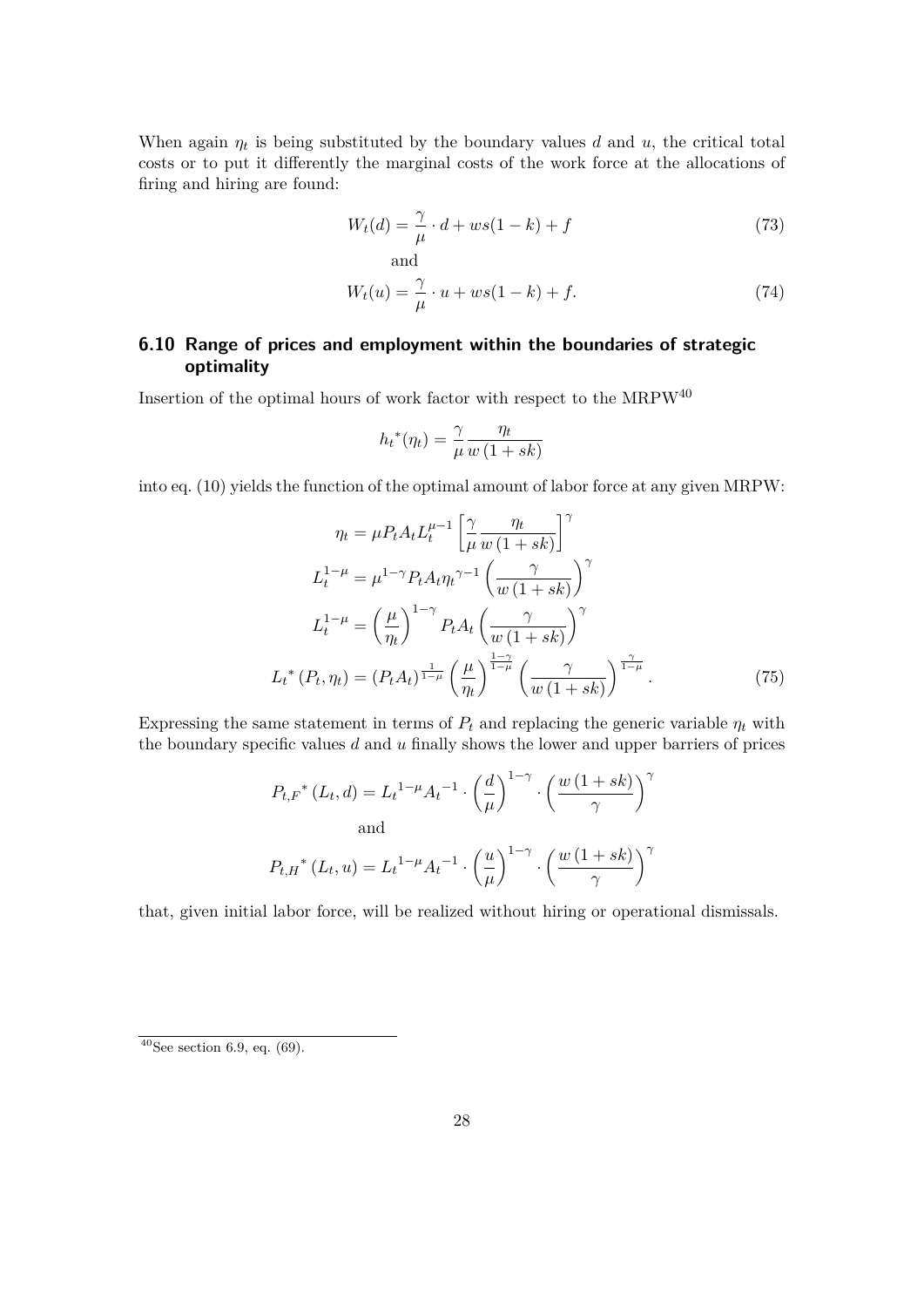## **References**

- **Athreya, K. B.**/**Lahiri, S. N. (2006):** Measure theory and probability theory. New York: Springer.
- **Balleer, A. et al. (2013):** Does short-time work save jobs? \* a business cycle analysis. Kieler Arbeitspapier 1836.
- **Bentolila, S.**/**Bertola, G. (1990):** Firing Costs and Labour Demand: How Bad is Eurosclerosis? Review of Economic Studies, 57, 381–402.
- **Boeri, T.**/**Bruecker, H. (2011):** Short-time work benefits revisited: Some lessons from the Great Recession. Economic Policy, 26 No. 68, 697–765.
- **Boysen-Hogrefe, J.**/**Groll, D. (2010):** The German Labour Market Miracle. National Institute Economic Review, 214 No. 1, R38–R50, ISSN 0027–9501.
- **Brenke, K.**/**Rinne, U.**/**Zimmermann, K. (2011):** Short-Time Work: The German Answer to the Great Recession. IZA Discussion Paper No. 5780.
- **Burda, M.**/**Hunt, J. (2011):** What explains the German labor market miracle in the Great Recession? Brookings Papers on Economic Activity, No. 1, 273–319.
- **Burdett, K.**/**Wright, R. (1989):** Unemployment Insurance and Short-Time Compensation: The Effects on Layoffs, Hours per Worker, and Wages. The Journal of Political Economy, 97 No. 6, 1479–1496.
- **Crimmann, A.**/**Wießner, F.**/**Bellmann, L. (2010):** The German work-sharing scheme - an instrument for the crisis. ILO Conditions of work and employment series 25.
- **Deck, T. (2006):** Der Itô-Kalkül: Einführung und Anwendungen. Berlin: Springer.
- **Deeke, A. (2009):** Konjunkturelle Kurzarbeit Was kann bei vorübergehendem Arbeitsausfall bewirkt werden? WSI Mitteilungen, 8/2009, 446–452.
- **Dixit, A. K.**/**Pindyck, R. S. (1994):** Investment under uncertainty. Princeton and NJ: Princeton Univ. Press.
- **Etheridge, A.**/**Baxter, M. (2002):** A course in Financial calculus. Cambridge and New York: Cambridge University Press.
- **Faia, E.**/**Lechthaler, W.**/**Merkl, C. (2011):** Fiscal Stimulus and Labor Market Policies in Europe. University of Erlangen-Nuremberg, Department of Economics, Working Paper.
- **Flechsenhar, H. R. (1980):** Kurzarbeit als Maßnahme der betrieblichen Anpassung. Volume 215, Reihe Wirtschaftswissenschaften. Thun: Deutsch.